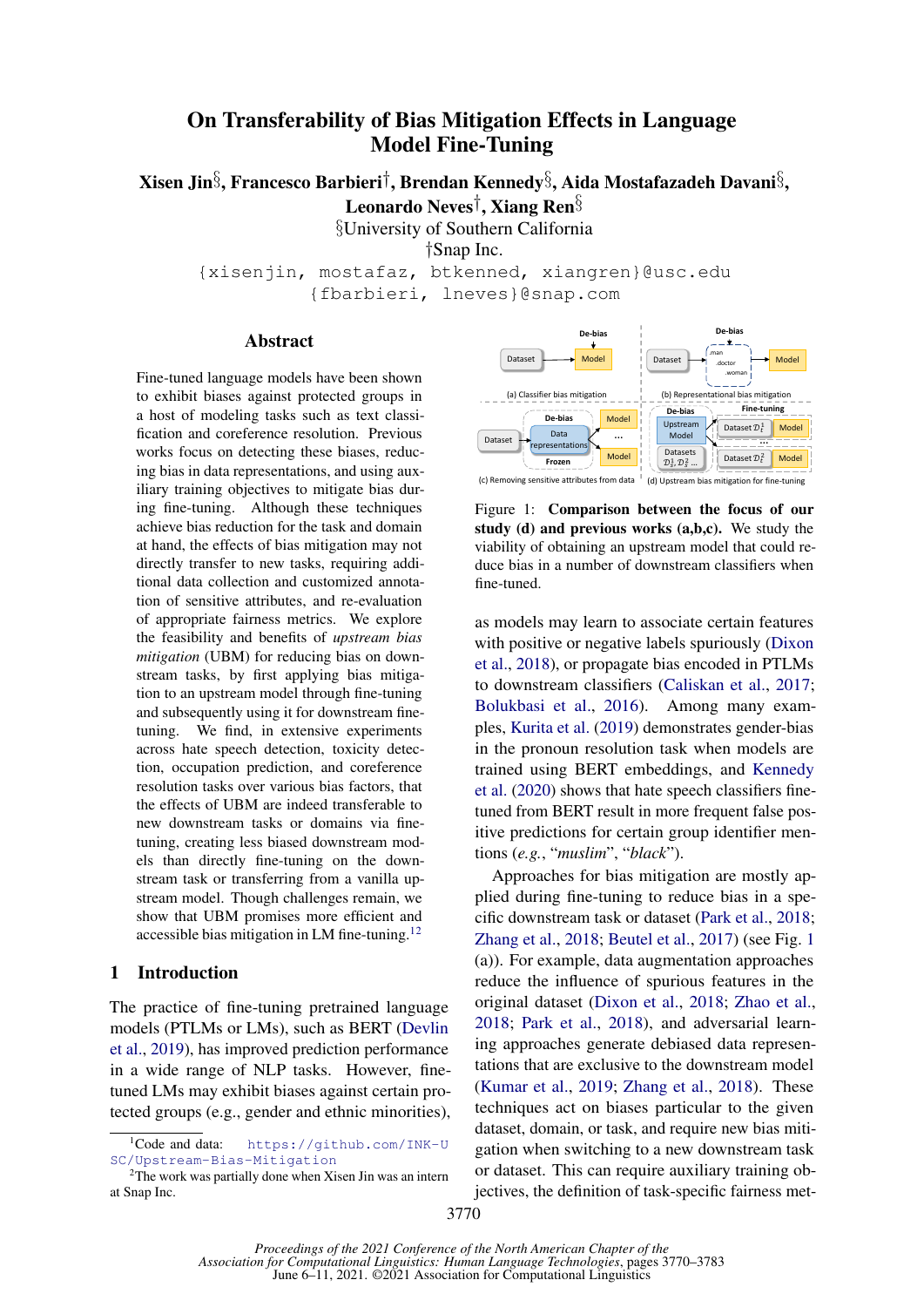rics, the annotation of bias attributes (*e.g.*, identifying African American Vernacular English), and the collection of users' demographic data. These drawbacks make bias mitigation inaccessible to the growing community, fine-tuning LMs to new datasets and tasks.

In contrast, we investigate initially mitigating bias while fine-tuning an "upstream" model in one or more upstream datasets, and subsequently achieving reduced bias when fine-tuning for downstream applications (Fig. [1](#page-0-2) (d)), so that bias mitigation is no longer required in downstream training. Similar to transfer learning for enhancing predictive performance in common setups [\(Pan and](#page-9-4) [Yang,](#page-9-4) [2010;](#page-9-4) [Dai and Le,](#page-8-5) [2015\)](#page-8-5), we suggest that LMs that undergo bias mitigation acquire inductive bias that is helpful for reducing harmful biases when fine-tuned on new domains and tasks. In four tasks with known bias factors — hate speech detection, toxicity detection, occupation prediction from short bios, and coreference resolution — we explore whether upstream bias mitigation of a LM followed by downstream fine-tuning reduces bias for the downstream model. Though previous work has addressed biases in frozen PTLM or word embeddings [\(Bolukbasi et al.,](#page-8-3) [2016;](#page-8-3) [Zhou et al.,](#page-10-2) [2019;](#page-10-2) [Bhardwaj et al.,](#page-8-6) [2020;](#page-8-6) [Liang et al.,](#page-9-5) [2020;](#page-9-5) [Ravfogel](#page-9-6) [et al.,](#page-9-6) [2020\)](#page-9-6), for example by measuring associations between gender and occupations in an embedding space, they do not study their effect on downstream classifiers (Fig. [1](#page-0-2) (b)), while some of them study the effects while keeping the embeddings frozen [\(Zhao et al.,](#page-10-3) [2019;](#page-10-3) [Kurita et al.,](#page-9-0) [2019;](#page-9-0) [Prost et al.,](#page-9-7) [2019\)](#page-9-7). Bias in these frozen representations can also be directly corrected by removing associations between feature and sensitive attributes [\(Elazar and Goldberg,](#page-8-7) [2018;](#page-8-7) [Madras et al.,](#page-9-8) [2018\)](#page-9-8) (Fig. [1](#page-0-2) (c)), but this does not allow predictions to be generated for new data.

Our experiments address the following research questions: (a) whether mitigating a single bias factor in the upstream stage is maintained when finetuning on new examples from the same domain and task, (b) whether transfer is viable when the downstream domains and tasks are different from the upstream model, and (c) whether we can address multiple kinds of bias with a single upstream model. We perform these experiments under a generic transfer learning framework, noted as Upstream Bias Mitigation (UBM) for Downstream Fine-Tuning for convenience, which consists of

two stages: first, in the *upstream bias mitigation stage*, a LM is fine-tuned with bias mitigation objectives on one or several "upstream" tasks, and subsequently the classification layer is re-initialized; then, in the *downstream fine-tuning stage* the encoder from the upstream model, jointly with the new classification layer, are again fine-tuned on a downstream task without additional bias mitigation steps. Using six datasets with previously recognized bias factors, our analysis show overall positive results for the questions above; still, there are challenges remaining to stabilize the results of bias mitigation in challenging setups, *e.g.*, the multi-bias factor setting.

Our contributions are summarized as follows: (1) we propose a new research direction for mitigating bias in fine-tuned models; (2) we perform extensive experiments to study the viability of the upstream bias mitigation framework in various settings; (3) we demonstrate the effectiveness of this research direction, motivating further improvements, tests, and applications.

## 2 Exploring the Transferability of Bias Mitigation Effects

We consider biases against protected groups in classifiers fined-tuned from LMs. In our present analysis, bias is defined as disparate model performance on different subsets of data which are associated with different demographic groups (*e.g.*, instances that mention or are generated by different social groups) [\(Blodgett et al.,](#page-8-8) [2020\)](#page-8-8). Our evaluation of bias aligns with the definition of equalized odds and equal opportunities [\(Hardt et al.,](#page-9-9) [2016\)](#page-9-9) in previous works of fairness in machine learning.

Here, we first outline our experimental setup for exploring the transferability of bias mitigation effects, in which we detail the process of applying UBM and pose three key research questions (section [2.1\)](#page-1-0). We follow by introducing the bias factors studied and the corresponding classification tasks and datasets (section [2.2\)](#page-2-0), and our evaluation protocols and metrics (section [2.3\)](#page-3-0).

#### <span id="page-1-0"></span>2.1 Experiment Setups of UBM

Our goal is to evaluate the transferability of bias mitigation effects for *one* or *multiple* bias factors in downstream fine-tuned models. We follow an Upstream Bias Mitigation (UBM) for Downstream Fine-Tuning procedure, pictured in Figure [2.](#page-2-1) First, in the *Upstream Bias Mitigation* phase, an upstream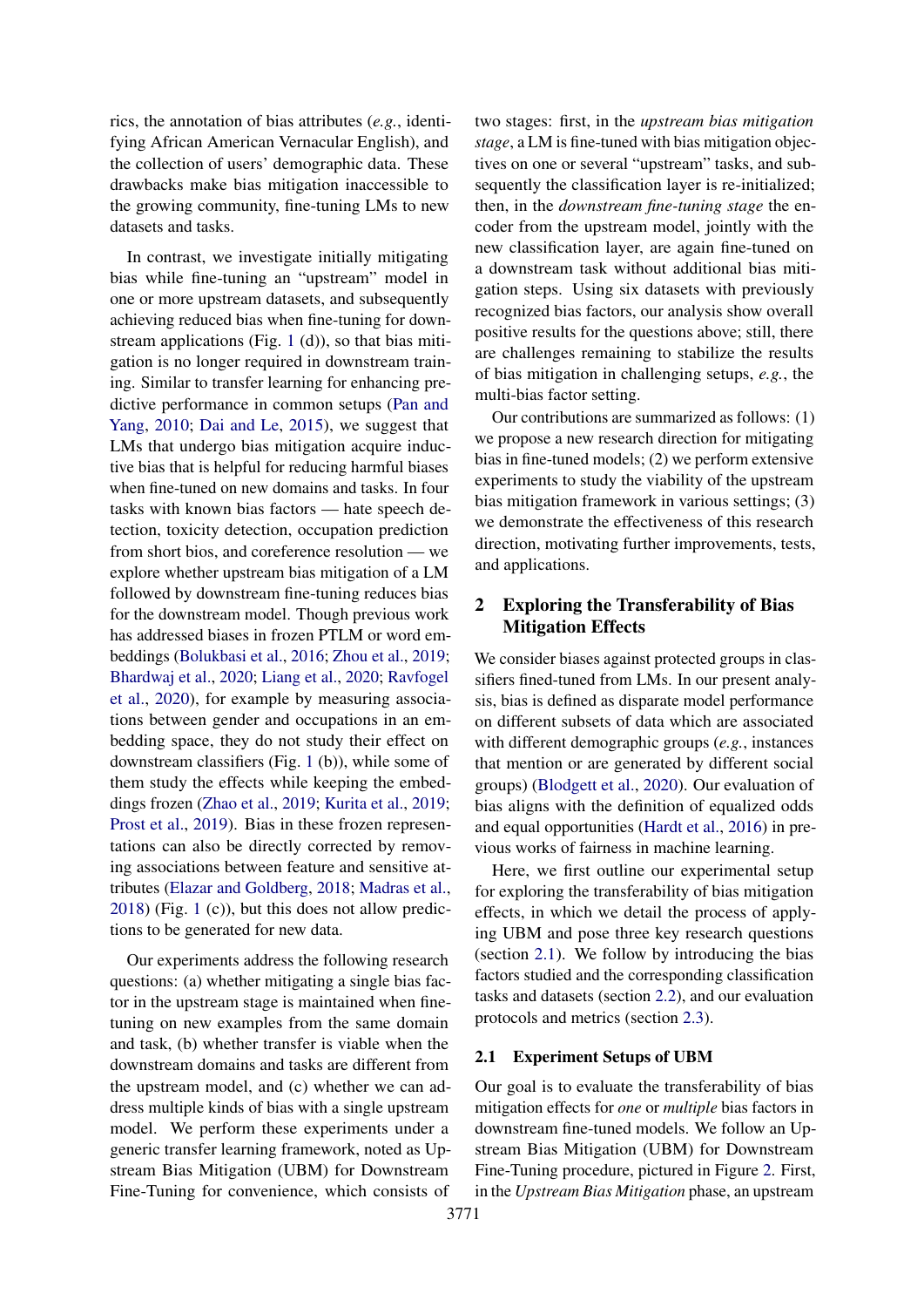<span id="page-2-1"></span>

Figure 2: Experiment setups to study Upstream Bias Mitigation (UBM) for Downstream Fine-Tuning. We consider the settings with the same or different upstream and downstream domains and tasks, while addressing one or more bias factors (*e.g.*, both dialect bias and gender bias). The framework consists of two stages: (1) an upstream (source) model  $f_s = h_s \circ g_s$  is trained with bias mitigation algorithms and (2) the encoder  $g_s$  is transferred to the downstream (target) model  $f_t$  for fine-tuning.

(source) model  $f_s = h_s \circ g_s$ , composed of a text encoder  $g_s$  and a classifier head  $h_s$ , is trained on one or more upstream datasets  $\mathcal{D}_s$  with bias mitigation algorithms. The encoder  $q_s$  is to be transferred to downstream (target) domains and tasks while the classifier head  $h_s$  is discarded. Then, in the *Downstream Fine-Tuning* phase, the downstream model  $f_t = h_t \circ q_t$  utilizes  $q_s$  to initialize the encoder weights and is fine-tuned for prediction performance without bias mitigation approaches on downstream datasets  $\mathcal{D}_t$ .

This UBM process is applied in three settings, summarized below, which each contribute to evaluating the transferability of bias mitigation effects.

1. Fine-Tuning on the Same Distribution. In the simplest setting, we fine-tune the downstream model over new examples from the same data distribution as the upstream model. In practice, each dataset is split into two halves, with one used for upstream bias mitigation and the other for downstream fine-tuning.

2. Cross-Domain and Cross-Task Fine-Tuning. Similar to how LMs are fine-tuned for various tasks and domains, in a more practical setup, we test whether transfer of bias mitigation effects is viable across domains and tasks. To achieve this, we apply bias mitigation while fine-tuning a LM on one dataset and perform fine-tuning on another.

3. Multiple Bias Factors. In the most challenging setup, we train a single upstream model to address multiple bias factors (*e.g.*, both dialect bias and gender bias). Such upstream models can be trained with multi-task learning (*i.e.*, jointly training over multiple datasets with shared encoder  $q$  but different classifier heads  $h$ ) while mitigating multiple kinds of bias. Subsequently, the resulting upstream model is transferred to downstream models as be-

<span id="page-2-2"></span>

| <b>Dataset</b>                          | <b>Prediction Task</b> | <b>Bias</b>         |
|-----------------------------------------|------------------------|---------------------|
| GHC (Kennedy et al., 2018)              | Hate                   | Group Identifier    |
| Stormfront (de Gibert et al., 2018)     | Hate                   | Group Identifier    |
| DWMW (Davidson et al., 2017)            | Toxicity               | <b>AAVE</b> Dialect |
| FDCL (Founta et al., 2018)              | Toxicity               | <b>AAVE</b> Dialect |
| BiasBios (De-Arteaga et al., 2019)      | Occupation             | Gender Stereotyping |
| OntoNotes 5.0 (Weischedel et al., 2013) | Coreference            | Gender Stereotyping |

Table 1: Summary of tasks and bias included for study.

fore. This is a key test of UBM's viability for widespread application.

#### <span id="page-2-0"></span>2.2 Bias Factors and Datasets

To ensure our analysis holds true for a variety of domains, tasks, and bias factors, we experiment with three different bias factors studied in previous research along with six different datasets (also summarized in Table [1\)](#page-2-2), described below.

Group Identifier Bias. This bias refers to higher false positive rates of hate speech predictions for sentences containing specific group identifiers, which is harmful to protected groups by misclassifying innocuous text (*e.g.*, "I am a Muslim") as hate speech. We include two datasets for study, namely the Gab Hate Corpus (GHC; [Kennedy et al.,](#page-9-10) [2018\)](#page-9-10) and the Stormfront corpus [\(de Gibert et al.,](#page-8-9) [2018\)](#page-8-9). Both datasets contain binary labels for hate and non-hate instances, though with differences in the labeling schemas and domains.

AAVE Dialect Bias. [Sap et al.](#page-9-12) [\(2019\)](#page-9-12) show that offensive and hate speech classifiers yield a higher false positive rate on text written in African American Vernacular English (AAVE). This bias brings significant harm to the communities that uses AAVE, for example, by leading to the disproportionate removal of the text written in AAVE in social media platforms [\(Blodgett et al.,](#page-8-8) [2020\)](#page-8-8). We include two datasets for study: FDCL [\(Founta et al.,](#page-9-11) [2018\)](#page-9-11) and DWMW [\(Davidson et al.,](#page-8-10) [2017\)](#page-8-10). In both datasets, we treat *abusive*, *hateful* and *spam* to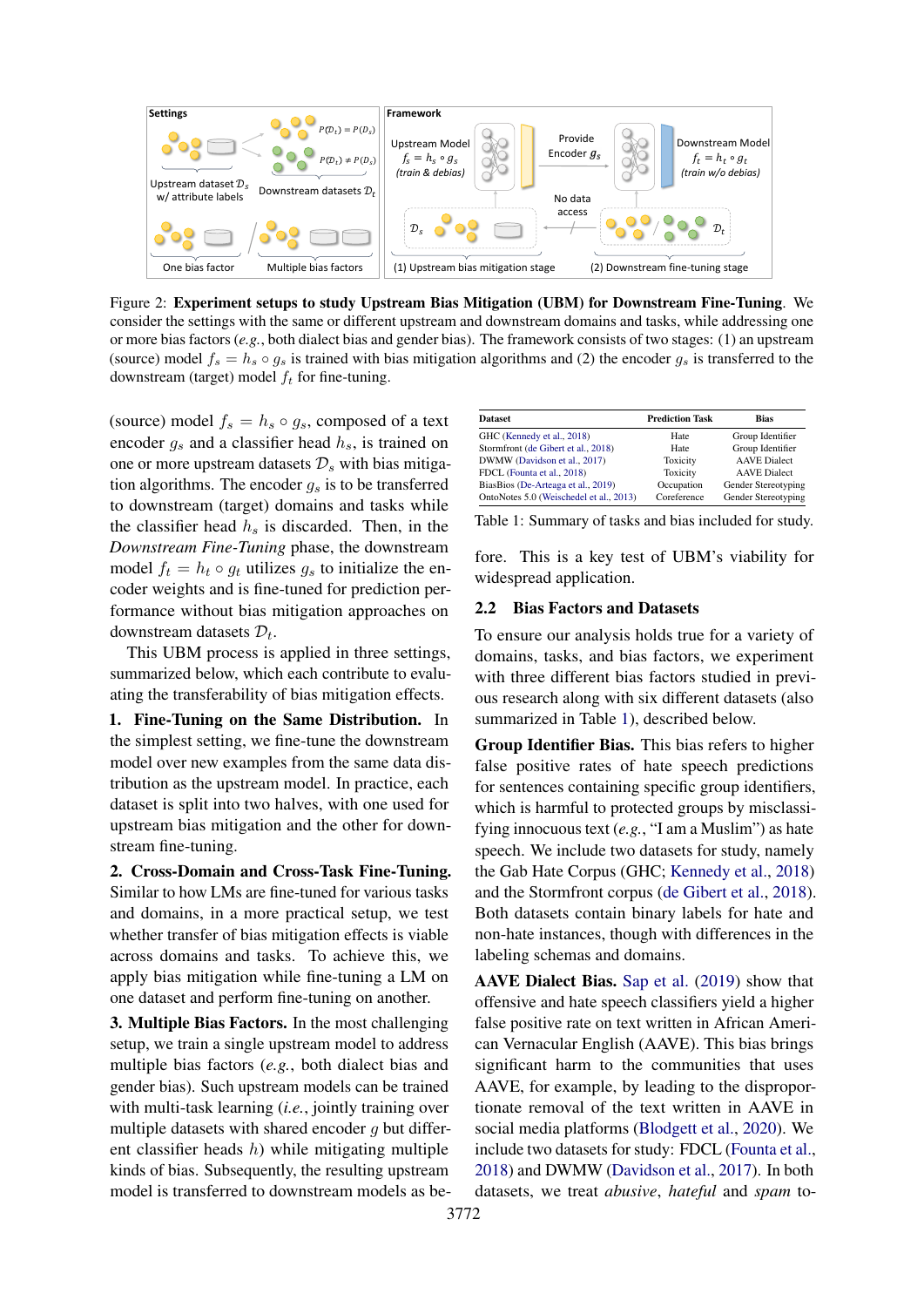gether as harmful outcomes (*i.e.*, false positives for each are harmful) to compute false positive rates. Following [Sap et al.](#page-9-12) [\(2019\)](#page-9-12), we use an off-the-shelf AAVE dialect predictor [\(Blodgett et al.,](#page-8-12) [2016\)](#page-8-12) to identify examples written in AAVE.

Gender Stereotypical Bias. [Zhao et al.](#page-10-1) [\(2018\)](#page-10-1) summarize a list of occupations that are prone to be stereotyped in practice, leading to coreference resolutions models and occupation prediction models having biases in performance in pro- and antistereotypical instances when trained on short bios. We train the coreference resolution model on the OntoNotes 5.0 dataset [\(Weischedel et al.,](#page-10-4) [2013\)](#page-10-4) and the occupation classifier on the BiasBios [\(De-](#page-8-11)[Arteaga et al.,](#page-8-11) [2019\)](#page-8-11) dataset.

## <span id="page-3-0"></span>2.3 Evaluation Protocol and Metrics

We evaluate the overall performance of the models on downstream tasks along with appropriate bias metrics for each bias factor, analyzed for each dataset and task in previous works. We expect UBM to minimally affect classification performance while improving on bias metrics.

Classification Performance. We report in-domain F1 scores for GHC, Stormfront, OntoNotes 5.0, and accuracy scores for FDCL, DWMW and BiasBios. Following [Zhang et al.](#page-10-0) [\(2018\)](#page-10-0), for hate speech detection and toxicity detection datasets, we use the equal error rate (EER) threshold for prediction.

Group Identifier Bias Metrics. To evaluate group identifier bias, we evaluate false positive rate (FPR) differences, noted as FPRD, between examples mentioning one of 25 group identifiers provided by [Kennedy et al.](#page-9-1) [\(2020\)](#page-9-1) and the overall FPR. In addition, we followed [Kennedy et al.](#page-9-1) [\(2020\)](#page-9-1) in using a New York Times articles (NYT) corpus of 25k non-hate sentences, each mentioning one of 25 group identifiers. This corpus specifically provides an opportunity to measure FPR—reported as (NYT Acc.), equivalent to 1−FPR. Additionally, following the evaluation protocol of [Dixon et al.](#page-8-1) [\(2018\)](#page-8-1) and [Zhang et al.](#page-10-5) [\(2020\)](#page-10-5), we incorporate the Identity Phrase Templates Test Sets (reported as IPTTS), which consists of  $77k$  hate and non-hate examples mentioning group identifiers, generated with templates. Following these works, for IPTTS we compute FPRD as  $\sum_z | \text{FPR}_z - \text{FPR}_{overall} |$ , where  $FPR<sub>z</sub>$  is false positive rate on sentences with the group identifier  $z$ , and  $\text{FPR}_{overall}$  is the overall false positive rate.

AAVE Dialect Bias Metrics. Given the sparsity

of AAVE examples in the datasets and the noisy outputs of AAVE classifier [\(Blodgett et al.,](#page-8-12) [2016\)](#page-8-12), we expect the in-domain FPRD metrics to be noisy. Therefore, following [Xia et al.](#page-10-6) [\(2020\)](#page-10-6), we incorporate the BROD [\(Blodgett et al.,](#page-8-12) [2016\)](#page-8-12) dataset, which is a large unlabeled collection of Twitter posts written in l. Since in practice only a small portion of texts are toxic or spam, we treat all examples from BROD as *normal*, and report the accuracy (which equals 1−FPR) on the dataset.

Gender Stereotype Metrics. We employ the WinoBias [\(Zhao et al.,](#page-10-1) [2018\)](#page-10-1) dataset which provides opportunities to evaluate models on prostereotypical and anti-stereotypical coreference examples. We report the differences in F1 (F1-Diff) on two subsets of data. On occupation prediction, following [Ravfogel et al.](#page-9-6) [\(2020\)](#page-9-6), we report mean differences of true positive rate (TPR) differences in predicting each occupation for men and women.

### 3 Method

Here, we detail the particular bias mitigation algorithms used for implementing UBM, as well as the other baselines used for verifying the transferability of bias mitigation effects.

#### 3.1 Implementations of UBM

We implement UBM with two different bias mitigation algorithms in the upstream bias mitigation phase: explanation regularization [\(Kennedy et al.,](#page-9-1) [2020\)](#page-9-1), and adversarial de-biasing [\(Zhang et al.,](#page-10-0) [2018;](#page-10-0) [Madras et al.,](#page-9-8) [2018;](#page-9-8) [Xia et al.,](#page-10-6) [2020\)](#page-10-6), denoted here as  $UBM_{req}$  and  $UBM_{adv}$ , respectively.

UBM with Explanation Regularization. Explanation regularization reduces importance placed on spurious surface patterns (*i.e.*, words or phrases) during upstream model training. We apply  $UBM_{req}$ to group identifier and AAVE dialect bias, where the set of spurious patterns are group identifiers and the most frequent words, from statistics of the dataset, used by AAVE speakers; we find explanation regularization not effective for gender bias. The importance of a surface pattern  $w \in \mathcal{W}$  in the input x, noted as  $\phi(w, x)$  is measured as the model prediction change when it is removed. The model is trained by optimizing the main learning objective  $\ell$  while penalizing importance attributed to patterns  $w \in \mathcal{W}$  that exist in the input **x**.

<span id="page-3-1"></span>
$$
\min_{f} \quad \ell_c + \alpha \sum_{w \in \mathbf{x} \cap \mathcal{W}} ||\phi(w, \mathbf{x})||^2, \qquad (1)
$$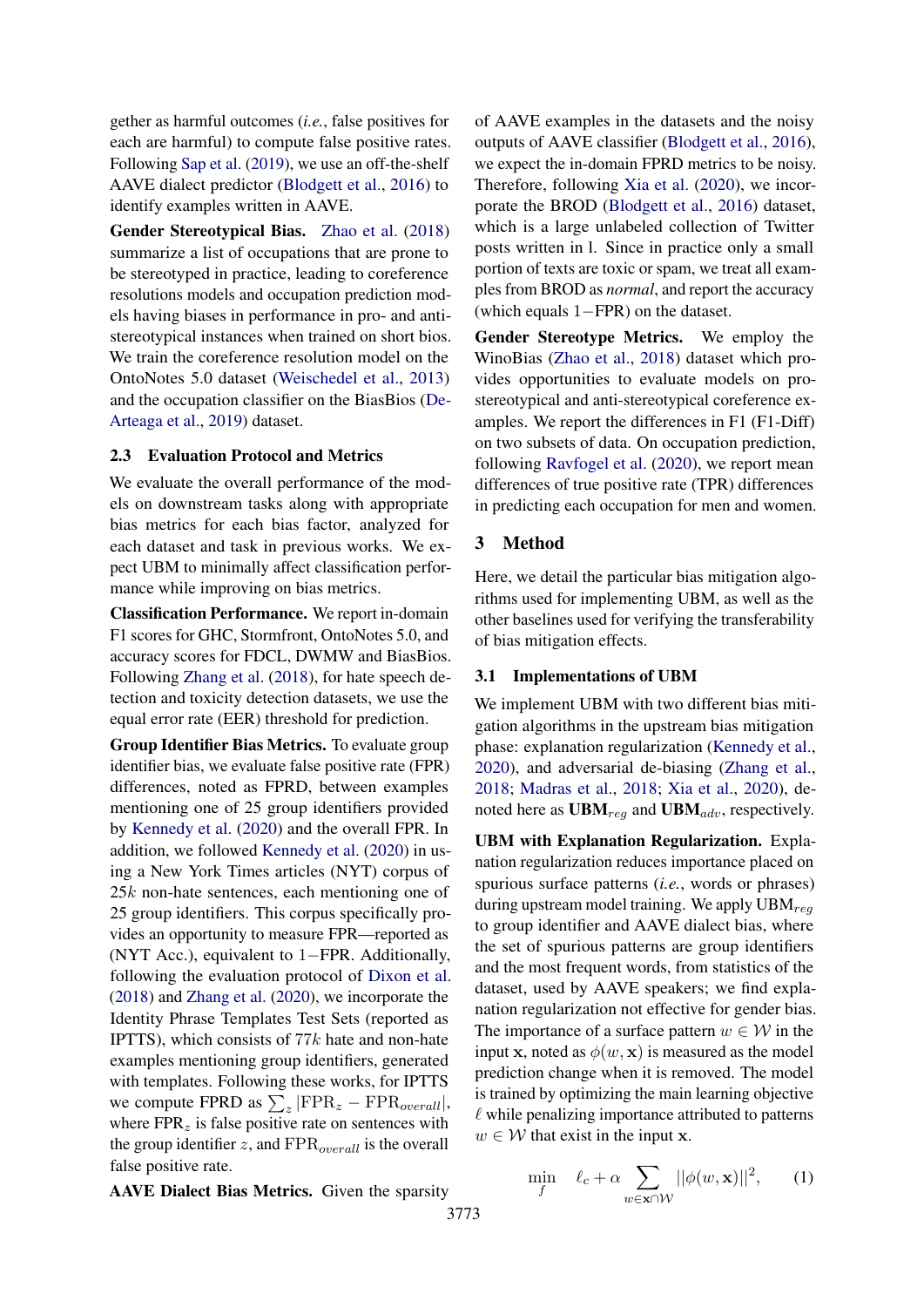where  $\alpha$  is a trade-off hyperparameter.

UBM with Adversarial De-biasing. In  $UBM_{adv}$ , the upstream model is trained with adversarial debiasing techniques, so that sensitive attributes related to bias (*e.g.*, the dialect of the sentence or the gender referenced in the sentence) cannot be predicted from the hidden representations z given by the encoder g. During training, an adversarial classifier head  $h^{adv}$  is built upon the encoder and trained to predict sensitive attributes, while the encoder is optimized to prevent the adversarial classifier from success. Formally, the optimization objective is written as,

$$
\min_{g,h} \max_{h_{adv}} \ell_c + \ell_{adv}(h_{adv} \circ g(\mathbf{x}), a), \quad (2)
$$

where *a* notes the ground truth sensitive attribute, and  $\ell_{adv}$  is the cross entropy loss between the predicted sensitive attribute and the ground truth sensitive attribute.

As mentioned in Sec. [2.1,](#page-1-0) upstream models can be trained to mitigate multiple bias factors with multi-task learning on multiple datasets. We separately apply bias mitigation algorithms for each dataset (sharing the same encoder) and note the algorithms applied in the subscript (*e.g.*,  $UBM_{req+adv}$ ).

### 3.2 Other Baselines

We compare UBM with two families of methods.

Methods without Bias Mitigation. Two types of models were evaluated that did not address bias. First, the Vanilla model is a downstream classifier directly fine-tuned on downstream task from a LM (*e.g.*, RoBERTa). Second, Van-Transfer is finetuned on upstream datasets without bias mitigation and fine-tuned on downstream datasets.

Downstream Bias Mitigation. For reference, we show the results of directly applying explanation regularization, noted as Expl. Reg., or adversarial de-biasing, noted as Adv. Learning, during downstream fine-tuning. In most cases, mitigating bias in downstream classifier should be the most effective way to reduce bias, though this is not always feasible in practice for reasons discussed above.

We also consider two simple baselines that could reduce bias in downstream models via heuristics. Emb. Zero zeros out the word embedding of spurious surface patterns (using the same word list as explanation regularization) in PTLMs before finetuning. We also include Emb. Zero. Trans, which

<span id="page-4-0"></span>

|                | <b>GHC B</b>           |                                 |                         |                  |  |  |  |  |  |  |  |
|----------------|------------------------|---------------------------------|-------------------------|------------------|--|--|--|--|--|--|--|
| <b>Metrics</b> | In-domain              | In-domain                       | <b>IPTTS</b>            | NYT              |  |  |  |  |  |  |  |
|                | F1(                    | $FPRD$ ( $\downarrow$ )         | $FPRD$ ( $\downarrow$ ) | Acc $(\uparrow)$ |  |  |  |  |  |  |  |
|                | Non-Transfer (GHC . B) |                                 |                         |                  |  |  |  |  |  |  |  |
| Vanilla        | $37.91 \pm 2.5$        | $35.64 + 2.2$                   | $21.50 + 2.8$           | $68.55 + 20$     |  |  |  |  |  |  |  |
| Expl. Reg.     | $38.09 \pm 2.7$        | $18.68 + 0.3$                   | $4.82 + 1.1$            | $84.05 + 3.0$    |  |  |  |  |  |  |  |
|                |                        | $GHC \, A \rightarrow GHC \, B$ |                         |                  |  |  |  |  |  |  |  |
| Van. Transfer  | $42.41 + 1.0$          | $37.44 + 1.5$                   | $17.67 + 2.1$           | $75.35 + 4.2$    |  |  |  |  |  |  |  |
| $UBM_{Req}$    | $43.79 \pm 1.9$        | $34.34 + 3.1$                   | $10.02 + 1.1$           | $81.40 + 1.4$    |  |  |  |  |  |  |  |

Table 2: Same-domain and task UBM with a single bias factor. The source datasets are noted before arrow  $(\rightarrow)$ . All metrics except In-domain F1 measure bias. See Table [6](#page-12-0) in Appendix for complete results.

zeros out embeddings of spurious surface patterns before fine-tuning from an upstream model. The method does not apply to cases where surface patterns related to bias (*e.g.*, gendered pronouns) are crucial for prediction, *e.g.*, coreference resolution.

### 4 Results

In this section, we present the results of UBM in three settings following the order in Sec. [2.1:](#page-1-0) transferring to the same data distribution, transferring to different data distributions, transferring from an upstream model with bias mitigation for multiple bias factors. We follow these main analyses with an investigation of the impact of freezing encoder weights before downstream fine-tuning, and lastly with a brief exploration of how UBM's positive results are achieved.

Implementation Details. In all experiments reported on below, models are initially fine-tuned from RoBERTa-base. The upstream model is trained for a fixed number of epochs and the checkpoint with the best prediction performance is transferred to the downstream model. See Appendix for more implementation details. We use  $\mathcal{D}_s \rightarrow \mathcal{D}_t$  as the transfer notation, in which upstream and downstream datasets are respectively represented in the left and right-hand side of the arrow.

### 4.1 UBM with the Same Data Distribution

We first briefly show the results when the downstream model sees new, unseen samples from the same data distribution as the upstream model. In this controlled setting, we isolate and test the basic viability of UBM, which requires that information from the upstream model is retained during downstream fine-tuning. GHC, Stormfront, FDCL and BiasBios were partitioned into two subsets with equal size, noted as subsets A and B of corresponding datasets, to train the upstream and downstream models respectively.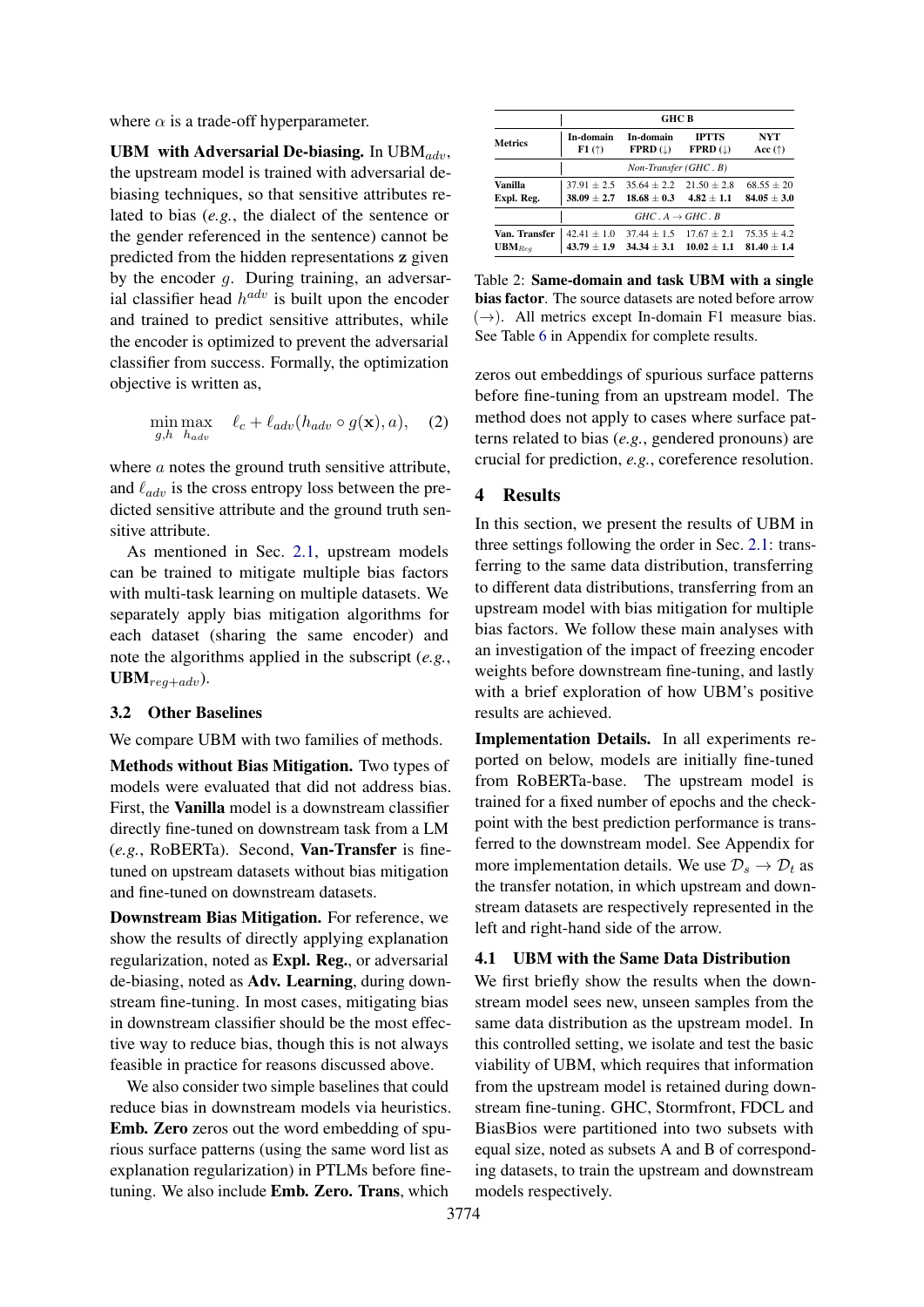<span id="page-5-0"></span>

| <b>Downstream dataset</b> |                        |                                         | GHC                                |                                | <b>Stormfront</b> |                                |                                    | <b>DWMW</b>             |                                      | OntoNotes 5.0                    |                  |                           |
|---------------------------|------------------------|-----------------------------------------|------------------------------------|--------------------------------|-------------------|--------------------------------|------------------------------------|-------------------------|--------------------------------------|----------------------------------|------------------|---------------------------|
| <b>Metrics</b>            | In-domain<br>F1(†)     | In-domain<br><b>FPRD</b> $(\downarrow)$ | <b>IPTTS</b><br>$FPRD$ ( $\perp$ ) | <b>NYT</b><br>Acc $(\uparrow)$ | In-domain<br>F1(  | In-domain<br><b>FPRD</b> $(1)$ | <b>IPTTS</b><br>$FPRD(\downarrow)$ | <b>NYT</b><br>Acc $(†)$ | In-domain<br>Acc. $(\uparrow)$       | <b>BROD</b><br>Acc. $(\uparrow)$ | In-domain<br>F1( | Winobias<br>$F1-Diff$ (1) |
|                           | Non-Transfer (GHC)     |                                         |                                    | Non-Transfer (Stormfront)      |                   |                                |                                    | Non-Transfer (DWMW)     |                                      | Non-Transfer (OntoNotes 5.0)     |                  |                           |
| Vanilla                   | $49.60 + 1.0$          | $46.43 + 2.5$                           | $20.01 + 5.7$                      | $72.08 + 7.3$                  | $53.74 + 2.8$     | $18.09 \pm 2.7$                | $+5.1$<br>11.51                    | $73.06 \pm 10$          | $91.46 + 0.1$                        | $78.77 \pm 0.3$                  | $76.53 + 0.2$    | $8.04 + 0.5$              |
| Emb. Zero                 | $43.76 + 0.7$          | $38.31 + 2.0$                           | $11.95 + 2.7$                      | $83.21 + 5.2$                  | $49.97 \pm 0.6$   | $18.80 + 2.0$                  | $8.20 + 0.3$                       | $70.15 + 4.4$           | $90.59 + 0.1$                        | $62.37 + 0.4$                    |                  |                           |
| Expl. Reg.                | $43.37 + 1.8$          | $29.29 + 1.2$                           | $4.2 + 1.6$                        | $81.22 + 11$                   | $51.53 \pm 1.1$   | $13.43 \pm 1.5$                | $3.80 + 0.4$                       | $83.73 + 8.0$           | $91.38 + 0.1$                        | $76.61 + 1.5$                    |                  |                           |
| <b>Adv. Learning</b>      |                        |                                         |                                    |                                |                   |                                |                                    |                         | $91.11 \pm 0.3$                      | $77.53 \pm 0.9$                  |                  |                           |
|                           | $Stf. \rightarrow GHC$ |                                         | $GHC \rightarrow Stf.$             |                                |                   | $FDCL \rightarrow DWMW$        |                                    |                         | $BiasBios \rightarrow OntoNotes 5.0$ |                                  |                  |                           |
| Van-Transfer              | $47.83 + 2.1$          | $47.51 + 4.6$                           | $14.00 + 0.8$                      | 66.71<br>$+10.6$               | $55.79 + 1.3$     | 17.83<br>$+2.2$                | $8.26 \pm 2.5$                     | $76.98 \pm 1.1$         | $91.27 + 0.2$                        | $78.98 + 1.1$                    | $76.65 + 0.3$    | $10.54 + 0.7$             |
| Emb. Zero. Trans.         | $44.51 + 0.5$          | $40.92 + 4.2$                           | $12.91 \pm 0.2$                    | $80.11 + 1.2$                  | $52.98 \pm 0.6$   | $16.35 + 0.9$                  | $8.04 \pm 2.1$                     | $81.11 + 1.9$           | $91.53 + 0.0$                        | $81.01 + 0.9$                    |                  |                           |
| $UBM_{Req}$               | $49.94 + 1.0$          | $42.71 + 3.8$                           | $12.23 + 3.3$                      | $75.34 \pm 4.8$                | $56.43 \pm 0.6$   | $18.03 \pm 2.5$                | $6.86 \pm 1.1$                     | $81.18 \pm 1.1$         | $91.39 \pm 0.0$                      | $80.27 + 0.2$                    |                  |                           |
| $UBM_{Adv}$               |                        |                                         |                                    |                                |                   |                                |                                    |                         | $91.20 \pm 0.0$                      | $81.24 \pm 0.2$                  | $76.34 \pm 0.2$  | $9.27 \pm 1.4$            |

Table 3: Cross-domain and task UBM with a single bias factor. The source datasets are noted before arrow  $(\rightarrow)$ . All metrics except In-domain F1 or In-domain Accuracy measures bias. The preferred outcomes for each metric are marked with arrows. The main comparators of UBM are Vanilla, Van-Transfer, Emb. Zero, and Emb. Zero. Trans that do not perform downstream bias mitigation. We see UBM maintains in-domain prediction performance while overall reduces bias. Results of Adv. Learning and UBM $_{Adv}$  on GHC, Stf. are not included because applying adversarial de-biasing to reduce group identifier bias yields degenerated classifiers.

Table [2](#page-4-0) presents the results for mitigating group identifier bias in the GHC. We see an overall bias reduction, via UBM, by comparing with Vanilla training and Van-Transfer. We include full results and discussions for this simple setting in Appendix.

### 4.2 Cross-domain and Task UBM

Following the result that UBM is effective in the same-domain setting, we now move to analyzing cross-domain settings in greater depth. For hate speech classification, we perform transfer learning from GHC to Stormfront and from Stormfront to GHC; and for toxicity classification, we perform transfer learning from FDCL to DWMW. We also perform transfer learning from BiasBios (occupation prediction) to OntoNotes 5.0 (coreference resolution). Table [3](#page-5-0) shows the results of cross-domain and task transfer learning and non-transfer baselines. Our findings are summarized below.

UBM can reduce bias in different target domains and tasks compared to fine-tuning without bias mitigation. The results of crossdomain and task transfer learning (*i.e.*, Stf.→GHC,  $GHC \rightarrow Stf., FDCL \rightarrow DWMW$ ), show that transferring from a less biased upstream model (UBM $_{Req}$ and UBM $_{Adv}$ ) leads to better downstream bias mitigation compared to directly training without bias mitigation in the target domain (Vanilla). Meanwhile, the in-domain classification performance has improved (on GHC and Stormfront) or been preserved (on DWMW). It is notable that directly mitigating bias (Expl. Reg., Adv. Learning) on DWMW is not effective, which is previously observed by [Xia et al.](#page-10-6) [\(2020\)](#page-10-6), while transferring from FDCL is successful.

There are exceptions where UBM fails to reduce bias. We see the in-domain FPRD on Stormfront does not improve; however, as discussed in our metrics section, the in-domain FPRD is computed over a much smaller set of examples compared to NYT and IPTTS datasets, and is thus less reliable. UBM does not reduce bias compared to Vanilla training on OntoNotes 5.0, but achieves less bias compared to Van-Transfer. This result confirms the effect of bias mitigation in upstream models, but the transfer learning itself has increased the bias.

Comparison with Emb. Zero and Emb. Zero. Trans. We find two alternative methods, Emb. Zero and Emb. Zero Trans, also reduce bias on some of the datasets. On GHC, Emb. Zero achieves an in-domain FPRD and IPTTS-FPRD lower than UBM. However, it comes with clear drop of indomain classification performance.

#### 4.3 Mitigating Multiple Bias Factors

Having observed an overall positive effect of UBM across domains and tasks, next we present the results of experiments on mitigating multiple bias factors with a single upstream model. This involves training an upstream model with multiple bias mitigation objectives across multiple datasets, followed by fine-tuning on a single dataset without bias mitigation. We test three combinations of datasets. First, a multi-task model is trained to jointly mitigate group identifier bias and AAVE dialect bias using GHC and FDCL (GHC + FDCL), and transferred to Stormfront and DWMW. Next, a model is similarly trained jointly on group identifier and AAVE biases on and Stormfront and FDCL (Stf. + FDCL) and transferred to GHC and DWMW. Lastly, models were trained over source datasets

<span id="page-5-1"></span><sup>&</sup>lt;sup>3</sup>We find UBM<sub>Reg,Reg,Adv</sub> yield degenerated classifiers for OntoNotes (Test  $F1 < 46.00$ ) in 5 out of 6 runs. The result is from one successful run.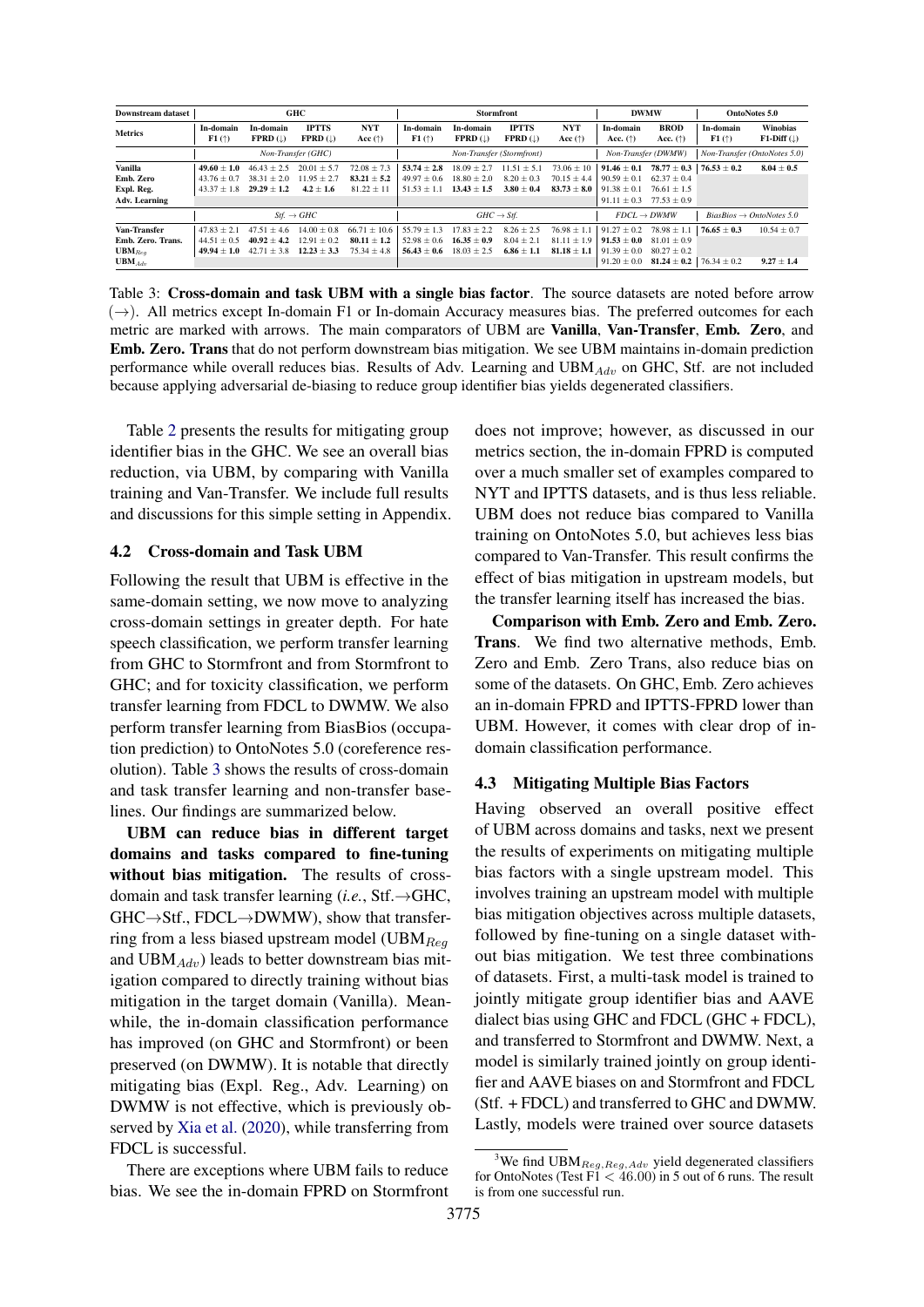<span id="page-6-0"></span>

| <b>Bias Factor</b>           |                                        | <b>Group Identifier Bias</b>  |                            |                                        | <b>AAVE Dialect Bias</b>                  |                                        |                           | <b>Gender Stereotypical Bias</b> |
|------------------------------|----------------------------------------|-------------------------------|----------------------------|----------------------------------------|-------------------------------------------|----------------------------------------|---------------------------|----------------------------------|
| <b>Metrics</b>               | In-domain $F1$ ( $\uparrow$ )          | In-domain FPRD $(\downarrow)$ | <b>IPTTS FPRD</b> $(L)$    | NYT Acc $(\uparrow)$                   | In-domain F1 $(\uparrow)$                 | <b>BROD</b> Acc. $(\uparrow)$          | In-domain F1 $(\uparrow)$ | Winobias F1-Diff $(\downarrow)$  |
| <b>Upstream model</b>        |                                        |                               |                            |                                        |                                           |                                        |                           |                                  |
| <b>Downstream model</b>      | <b>GHC</b>                             |                               |                            |                                        | <b>DWMW</b>                               |                                        |                           |                                  |
| Van-Transfer                 | 49.71 $\pm$ 0.3 $\cancel{\phantom{1}}$ | $45.84 \pm 3.8$               | $12.43 \pm 2.5$            | 72.37 $\pm$ 7.4 $\cancel{\phantom{0}}$ | 91.64 $\pm$ 0.2 $\cancel{\triangleright}$ | 81.12 $\pm$ 0.1 $\lambda$              |                           |                                  |
| $\mathbf{UBM}_{Req,Req}$     | 50.21 ± 1.4 $\lambda$                  | $47.63 \pm 0.7$               | $12.29 \pm 2.7$ $\searrow$ | $68.44 \pm 8.6$                        | 91.66 $\pm$ 0.2 $\cancel{\sim}$           | 80.05 ± 0.1 $\lambda$                  |                           |                                  |
| $\mathbf{UBM}_{Reg, Adv}$    | 49.89 $\pm$ 1.7 $\cancel{\phantom{1}}$ | $47.85 \pm 1.2$               | $21.25 \pm 2.0$            | $65.78 \pm 5.7$                        | 91.55 $\pm$ 0.2 $\cancel{\rightarrow}$    | 81.14 ± 1.5 $\times$                   |                           |                                  |
| <b>Upstream Model</b>        |                                        |                               |                            | $GHC + FDCL$                           |                                           |                                        |                           |                                  |
| <b>Downstream Model</b>      |                                        | <b>Stormfront</b>             |                            |                                        | <b>DWMW</b>                               |                                        |                           |                                  |
| Van-Transfer                 | 56.78 $\pm$ 1.6 $\cancel{\phantom{1}}$ | $14.26 \pm 0.8$               | $11.04 \pm 0.7$            | 77.06 $\pm$ 5.1 $\times$               | 91.65 $\pm$ 0.1 $\lambda$                 | 80.98 ± 0.4 $\cancel{\triangleright}$  |                           |                                  |
| $\mathbf{UBM}_{Req,Req}$     | 53.87 ± 1.2 $\cancel{\prime}$          | $15.92 \pm 1.2$               | $8.40 \pm 1.4$ $\searrow$  | 83.71 ± 3.2 $\cancel{\phantom{0}}$     | 91.79 $\pm$ 0.4 $\cancel{\sqrt{ }}$       | 81.36 $\pm$ 0.8 $\cancel{\nearrow}$    |                           |                                  |
| $UBM_{Req, Adv}$             | $53.63 \pm 0.7$                        | $15.52 \pm 2.2$               | $8.90 \pm 1.6$ V           | 84.87 ± 1.1 $\lambda$                  | $91.33 \pm 0.1$                           | 81.09 ± 0.4 $\cancel{\triangleright}$  |                           |                                  |
| <b>Upstream Model</b>        |                                        |                               |                            | $GHC + FDCL + BiasBios$                |                                           |                                        |                           |                                  |
| <b>Downstream Model</b>      | <b>Stormfront</b>                      |                               |                            |                                        | <b>DWMW</b>                               |                                        | <b>OntoNotes 5.0</b>      |                                  |
| Van-Transfer                 | 55.47 $\pm$ 0.7 $\cancel{\nearrow}$    | $16.74 \pm 1.5$               | $12.19 \pm 0.7$            | $64.15 \pm 6.5$                        | 91.58 $\pm$ 0.1 $\cancel{\pi}$            | 80.74 $\pm$ 0.3 $\cancel{\phantom{1}}$ | $73.64 \pm 0.3$           | $9.91 \pm 0.2$                   |
| $\mathbf{UBM}_{Reg,Reg,Adv}$ | $52.59 \pm 0.5$                        | $21.17 \pm 2.0$               | $9.99 \pm 2.8$             | 74.58 $\pm$ 4.9 $\cancel{\sqrt{ }}$    | 91.64 $\pm$ 0.3 $\cancel{\triangleright}$ | 81.07 ± 0.4 $\cancel{\rightarrow}$     | 75.68                     | $4.93^{3}$ $\sim$                |
| $UBM_{Reg, Adv, Adv}$        | $52.85 \pm 0.9$                        | $18.55 \pm 5.8$               | $13.15 \pm 3.7$            | $70.00 \pm 5.8$                        | 91.50 $\pm$ 0.1 $\cancel{\rightarrow}$    | 81.08 $\pm$ 0.3 $\cancel{\sim}$        | $76.01 \pm 0.4$           | $8.67 \pm 0.7$                   |

Table 4: Dealing with multiple bias factors with a single upstream model with UBM. We test three combination of upstream datasets, namely Stormfront + FDCL, GHC + FDCL, and GHC + FDCL + BiasBios, in reducing two or three bias factors.  $\blacktriangleright$  and  $\blacktriangleright$  show whether the metrics has increased or decreased (both imply improvement) compared to non-transfer Vanilla training in Table [3.](#page-5-0)

<span id="page-6-1"></span>

| <b>Metrics</b>   | In-domain<br>Acc. $(\uparrow)$ | In-domain<br>$FPRD$ ( $\downarrow$ )        | <b>IPTTS</b><br>$FPRD$ ( $\perp$ ) | <b>NYT</b><br>Acc. $(\uparrow)$ | In-domain<br>Acc. $(†)$                | <b>BROD</b><br>Acc. $(\uparrow)$ |
|------------------|--------------------------------|---------------------------------------------|------------------------------------|---------------------------------|----------------------------------------|----------------------------------|
|                  |                                | $Stf. \rightarrow GHC$ , UBM <sub>Rea</sub> |                                    |                                 | $FDCL \rightarrow DWMW$ , UBM $_{4dv}$ |                                  |
| Freeze           | 45.42                          | 37.71                                       | 7.82                               | 84.45                           | 83.25                                  | 64.80                            |
| $\ell^2$ -sp     | 49.31                          | 47.03                                       | 14.24                              | 71.88                           | 91.38                                  | 79.95                            |
| <b>Fine-tune</b> | 49.94                          | 42.71                                       | 12.23                              | 75.34                           | 91.20                                  | 81.24                            |
|                  |                                | $GHC \rightarrow Stf. \text{ UBM}_{Bea}$    |                                    |                                 |                                        |                                  |
| Freeze           | 47.32                          | 25.02                                       | 8.24                               | 64.60                           |                                        |                                  |
| $\ell^2$ -sp     | 55.80                          | 19.75                                       | 6.72                               | 80.42                           |                                        |                                  |
| <b>Fine-tune</b> | 56.43                          | 18.03                                       | 6.86                               | 81.18                           |                                        |                                  |

Table 5: UBM while keeping the encoder frozen (Freeze), discouraging parameter changes ( $\ell^2$ -sp), or standard fine-tuning (Fine-tune). We see weight freezing and  $\ell^2$ -sp overall do not improve over simple finetuning on Stf.  $\rightarrow$  GHC and FDCL  $\rightarrow$  DWMW.

GHC, FDCL, BiasBios (GHC+FDCL+BiasBios) to mitigate all three bias factors, and transferred to Stormfront, DWMW, and OntoNotes. The results are shown in Table [4.](#page-6-0)

Comparison to Single-Dataset Vanilla Baselines. As a basic measure of bias mitigation success, we compare multi-dataset models' results with single-dataset Vanilla training and Van-Transfer. We see UBM with GHC + FDCL successfully reduces both group identifier bias and AAVE dialect bias in downstream models. UBM with GHC + FDCL + BiasBios also successfully reduces group identifier bias in terms of IPTTS, FPRD (which is the most reliable metrics of bias given its large size), and AAVE bias. It also reduces gender stereotypical bias compared to Van-Transfer in some experimental runs, but in an unstable manner, demonstrated by the large variance of F1-Diff and degenerated runs of  $UBM_{Reg,Reg,Adv}$ .

Results of UBM on Stf. + FDCL are less promising. We find  $UBM_{Req, Adv, Adv}$  is not successful in reducing group identifier bias. UBM $_{Req,Req,Adv}$ 

could reduce bias on IPTTS-FPRD, but does not improve other metrics. Notably, UBM on Stf. + FDCL clearly underperform UBM on Stf. only.

UBM $_{Req}$  versus UBM $_{Adv}$ . Empirically, we find using explanation regularization on FDCL  $(UBM_{req,req}, UBM_{req,req,adv})$  instead of adversarial learning (UBM $_{reg,adv}$ , UBM $_{reg,adv,adv}$ ) consistently improves bias mitigation performance on other bias factors.

Takeaways. Our results show it is possible to reduce multiple bias factors via UBM. However, we have shown that these effects are not automatic for each new dataset added to upstream models for multi-task bias mitigation.

## <span id="page-6-2"></span>4.4 Freezing or Regularizing Model Weights

In the experiments above, we have shown that the effect of mitigating bias is partially preserved with simple fine-tuning. Next, we study whether freezing the encoders or discouraging their weight changes improves bias mitigation in the target domain, as they intuitively try to retain effect of bias mitigation. However, we find a counterintuitive result: these approaches typically do not achieve reduced downstream bias, and in fact reduce in-domain classification performance. Table [5](#page-6-1) shows the results when we keep the weights frozen (Freeze), discouraging weights from changing with  $\ell^2$ -sp regularizer [\(Li et al.,](#page-9-13) [2018,](#page-9-13) details in appendix), or standard fine-tuning (fine-tune). In Stf.  $\rightarrow$  GHC, freezing the weights contributed to reducing the bias, while  $\ell^2$ -sp failed to help. In GHC  $\rightarrow$  Stf and FDCL  $\rightarrow$  DWMW, freezing the weights and  $\ell^2$ -sp both increased the bias. A possible reason is that by freezing the encoder, we reduce its expressive power. As a result, the encoder is prone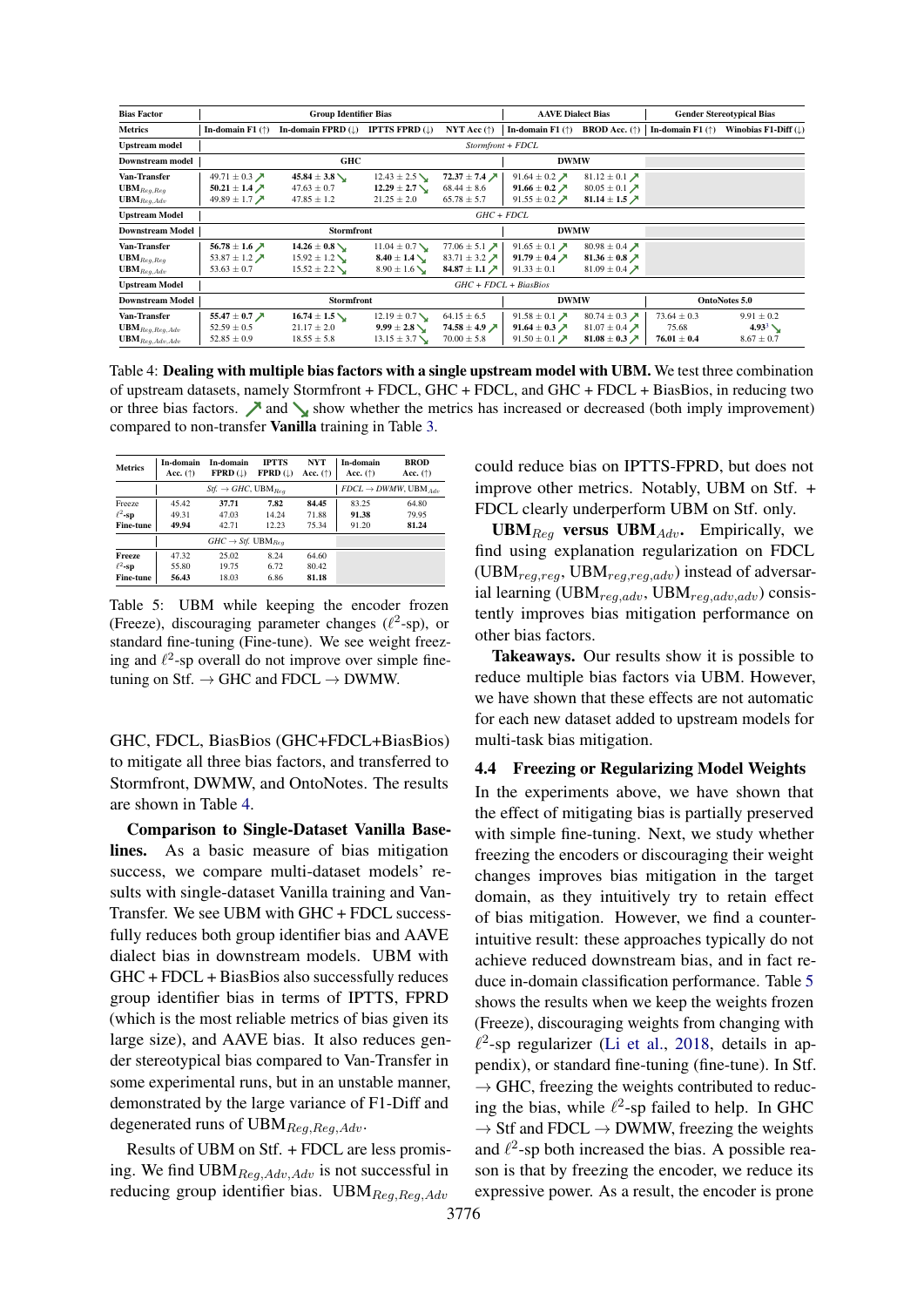<span id="page-7-0"></span>

Figure 3: Gradient of importance attribution on group identifiers  $\phi(w, x)$  over time (in solid lines) and the corresponding values of  $\phi(w, \mathbf{x})$  (in dash lines) during downstream fine-tuning. The cross-marks show the gradient measured in the upstream model (before reinitialization of the classifier layer). UBM $_{req}$  not only reduces importance attributed to group identifiers, but also the gradient norm of the importance.

to capture simple but spurious correlations.

### <span id="page-7-1"></span>4.5 Investigating Why UBM Reduces Bias

We attempt to interpret why fine-tuning from a debiased upstream model remains less biased during fine-tuning from the perspective of gradient of importance attributed to words w related to bias factors (*e.g.*, group identifiers) by the input occlusion algorithm. A large importance attribution usually induces bias. Figure [3](#page-7-0) plots the importance attribution of group identifiers  $\phi(w, \mathbf{x})$  and the norm of its gradient w.r.t. parameters  $\theta$  of the encoder g, noted as  $||\nabla_{\theta}\phi(w, \mathbf{x})||_2$ .

UBM reduces the gradient of  $\phi(w, \mathbf{x})$ , so that  $\phi(w, x)$  is less likely to change *at the beginning* of downstream fine-tuning. Fig. [3](#page-7-0) shows UBM has not only reduced value of importance attributed to spurious patterns, but also reduced their gradients. The gradient norm is highly indicative about how the importance  $\phi(w, \mathbf{x})$  will change in the downstream model, because when the loss in Eq. [1](#page-3-1) in the upstream model is minimized, the gradient  $\nabla_{\theta} \phi(w, \mathbf{x})$  has the same norm but the opposite direction as the main downstream classification objective  $\nabla_{\theta} \ell_c$ . It implies that whether the upstream model converges at an optimum where both objectives agree (*i.e.*, gradients are small) can be an important indicator of the success of UBM.

The figure further shows that the gradient and the value of  $\phi(w, x)$  remain small for UBM<sub>req</sub> over the whole training process. We leave more study into the training dynamics of UBM as future works.

## 5 Related Works

Here we review approaches that inform the present work (techniques for bias mitigation) and are related to the basic idea of UBM.

Mitigating bias in representations. Bias can be mitigated directly in representations of data. [Zhang](#page-10-0) [et al.](#page-10-0) [\(2018\)](#page-10-0); [Beutel et al.](#page-8-4) [\(2017\)](#page-8-4) proposed training a classifier together with an adversarial predictor for sensitive attributes. [Madras et al.](#page-9-8) [\(2018\)](#page-9-8) further studied re-usable de-biased representations by training a new downstream classifier (potentially with a different classification task) using the learned representations. However, this practice relies on frozen representations (rather than models themselves), which precludes the possibility of generating predictions for new data.

Mitigating bias in pretrained models. Another line of work addresses bias in pretrained models (*e.g.*, word vectors, BERT, [Zhou et al.,](#page-10-2) [2019;](#page-10-2) [May et al.,](#page-9-14) [2019;](#page-9-14) [Bhardwaj et al.,](#page-8-6) [2020;](#page-8-6) [Liang](#page-9-5) [et al.,](#page-9-5) [2020\)](#page-9-5). Many such studies again focus on bias in frozen data representations, and do not study their effects on downstream classifiers. Others alternatively assess the propagation of bias from pretrained models to downstream classifiers: [Ravfogel](#page-9-6) [et al.](#page-9-6) [\(2020\)](#page-9-6) study algorithms for mitigating bias in pretrained models by de-biasing the learned representations, which can subsequently be used in classifiers as frozen representations.

Transferring learning of fairness and robustness. A few previous works have studied related research problems, with significant differences to our work. Though [Schumann et al.](#page-9-15) [\(2019\)](#page-9-15) theoretically analyzes the transferability of fairness across domains, it assumes simultaneous access of source and target domain data, which does not account for transferring upstream bias mitigation to arbitrary downstream fine-tuned models. [Shafahi et al.](#page-10-7) [\(2020\)](#page-10-7) study transfer learning of robustness to adversarial attacks under fine-tuning, but do not seek to mitigate bias.

## 6 Conclusion

We observe that the effects of bias mitigation are indeed transferable in fine-tuning LMs. Future works in fine-tuning LMs can use UBM in order to easily apply the positive effects of bias mitigation methods to new domains and tasks without customized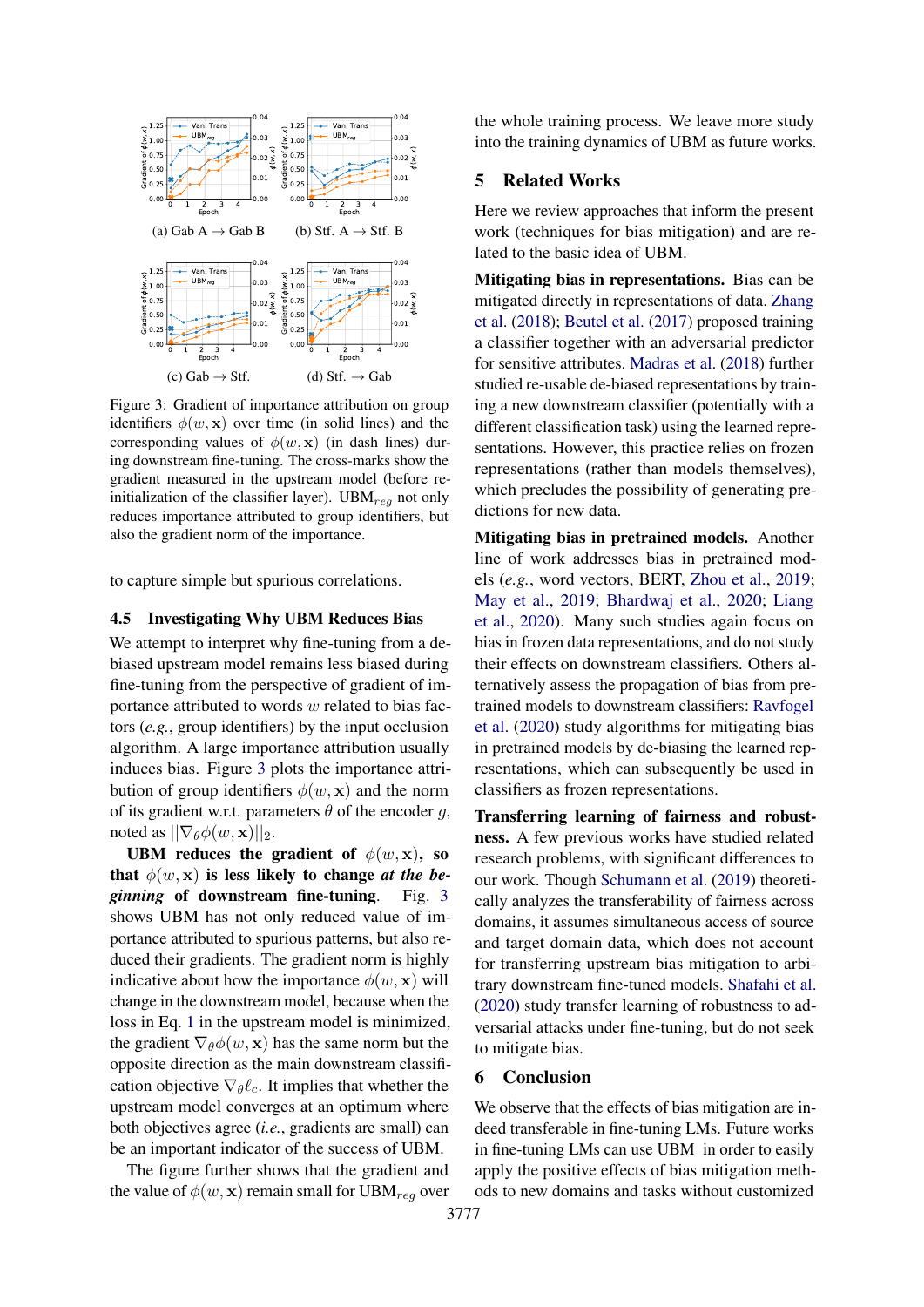bias mitigation processes or access to sensitive user information. Though UBM does not rival directly mitigating bias on the downstream task, it is more efficient and accessible. Future works can develop the effectiveness of UBM beyond the default scenarios in this paper, and potentially apply it to tasks and settings beyond hate speech, toxicity classification, occupation prediction, and coreference resolution in English corpora.

#### Broader Impact Statement

Our analysis demonstrates the effectiveness of Upstream Bias Mitigation for Downstream Fine-Tuning. As we stated in the paper, the reduced efforts of downstream bias mitigation will facilitate broader application of bias mitigation in the growing deep learning community.

While we may expect to obtain an "off-the-shelf" language model that could reduce multiple kinds of bias with UBM, we emphasize that proper evaluation of bias may still be required in downstream side, especially for guaranteed bias mitigation. Currently, our initial analysis of UBM confirms that bias mitigation effects are transferable, but does not provide guarantees of bias mitigation or levels of bias mitigation in the direct setting. The findings in this analysis should identify the potential of UBM to the broader NLP and machine learning communities, which may be extended with new approaches within the UBM framework, or interpretation techniques (as in Sec. [4.5\)](#page-7-1).

## References

- <span id="page-8-4"></span>Alex Beutel, J. Chen, Zhe Zhao, and Ed Huai hsin Chi. 2017. Data decisions and theoretical implications when adversarially learning fair representations. *ArXiv*, abs/1707.00075.
- <span id="page-8-6"></span>Rishabh Bhardwaj, Navonil Majumder, and Soujanya Poria. 2020. Investigating gender bias in bert. *ArXiv*, abs/2009.05021.
- <span id="page-8-8"></span>Su Lin Blodgett, Solon Barocas, Hal Daumé III, and Hanna Wallach. 2020. [Language \(technology\) is](https://doi.org/10.18653/v1/2020.acl-main.485) [power: A critical survey of "bias" in NLP.](https://doi.org/10.18653/v1/2020.acl-main.485) In *Proceedings of the 58th Annual Meeting of the Association for Computational Linguistics*, pages 5454– 5476, Online. Association for Computational Linguistics.
- <span id="page-8-12"></span>Su Lin Blodgett, Lisa Green, and Brendan O'Connor. 2016. [Demographic dialectal variation in social](https://doi.org/10.18653/v1/D16-1120) [media: A case study of African-American English.](https://doi.org/10.18653/v1/D16-1120) In *Proceedings of the 2016 Conference on Empirical Methods in Natural Language Processing*, pages

1119–1130, Austin, Texas. Association for Computational Linguistics.

- <span id="page-8-3"></span>Tolga Bolukbasi, Kai-Wei Chang, James Y. Zou, Venkatesh Saligrama, and Adam Tauman Kalai. 2016. [Man is to computer programmer as woman](https://proceedings.neurips.cc/paper/2016/hash/a486cd07e4ac3d270571622f4f316ec5-Abstract.html) [is to homemaker? debiasing word embeddings.](https://proceedings.neurips.cc/paper/2016/hash/a486cd07e4ac3d270571622f4f316ec5-Abstract.html) In *Advances in Neural Information Processing Systems 29: Annual Conference on Neural Information Processing Systems 2016, December 5-10, 2016, Barcelona, Spain*, pages 4349–4357.
- <span id="page-8-2"></span>A. Caliskan, J. Bryson, and A. Narayanan. 2017. Semantics derived automatically from language corpora contain human-like biases. *Science*, 356:183 – 186.
- <span id="page-8-5"></span>Andrew M. Dai and Quoc V. Le. 2015. [Semi](https://proceedings.neurips.cc/paper/2015/hash/7137debd45ae4d0ab9aa953017286b20-Abstract.html)[supervised sequence learning.](https://proceedings.neurips.cc/paper/2015/hash/7137debd45ae4d0ab9aa953017286b20-Abstract.html) In *Advances in Neural Information Processing Systems 28: Annual Conference on Neural Information Processing Systems 2015, December 7-12, 2015, Montreal, Quebec, Canada*, pages 3079–3087.
- <span id="page-8-10"></span>Thomas Davidson, Dana Warmsley, Michael Macy, and Ingmar Weber. 2017. Automated hate speech detection and the problem of offensive language. *ICWSM*.
- <span id="page-8-11"></span>Maria De-Arteaga, Alexey Romanov, Hanna Wallach, Jennifer Chayes, Christian Borgs, Alexandra Chouldechova, Sahin Geyik, Krishnaram Kenthapadi, and Adam Tauman Kalai. 2019. Bias in bios: A case study of semantic representation bias in a high-stakes setting. In *Proceedings of the Conference on Fairness, Accountability, and Transparency*, pages 120–128.
- <span id="page-8-9"></span>Ona de Gibert, Naiara Perez, Aitor García-Pablos, and Montse Cuadros. 2018. [Hate speech dataset from](https://doi.org/10.18653/v1/W18-5102) [a white supremacy forum.](https://doi.org/10.18653/v1/W18-5102) In *Proceedings of the 2nd Workshop on Abusive Language Online (ALW2)*, pages 11–20, Brussels, Belgium. Association for Computational Linguistics.
- <span id="page-8-0"></span>Jacob Devlin, Ming-Wei Chang, Kenton Lee, and Kristina Toutanova. 2019. [BERT: Pre-training of](https://doi.org/10.18653/v1/N19-1423) [deep bidirectional transformers for language under](https://doi.org/10.18653/v1/N19-1423)[standing.](https://doi.org/10.18653/v1/N19-1423) In *Proceedings of the 2019 Conference of the North American Chapter of the Association for Computational Linguistics: Human Language Technologies, Volume 1 (Long and Short Papers)*, pages 4171–4186, Minneapolis, Minnesota. Association for Computational Linguistics.
- <span id="page-8-1"></span>Lucas Dixon, John Li, Jeffrey Scott Sorensen, Nithum Thain, and L. Vasserman. 2018. Measuring and mitigating unintended bias in text classification. *Proceedings of the 2018 AAAI/ACM Conference on AI, Ethics, and Society*.
- <span id="page-8-7"></span>Yanai Elazar and Yoav Goldberg. 2018. [Adversarial](https://doi.org/10.18653/v1/D18-1002) [removal of demographic attributes from text data.](https://doi.org/10.18653/v1/D18-1002) In *Proceedings of the 2018 Conference on Empirical Methods in Natural Language Processing*, pages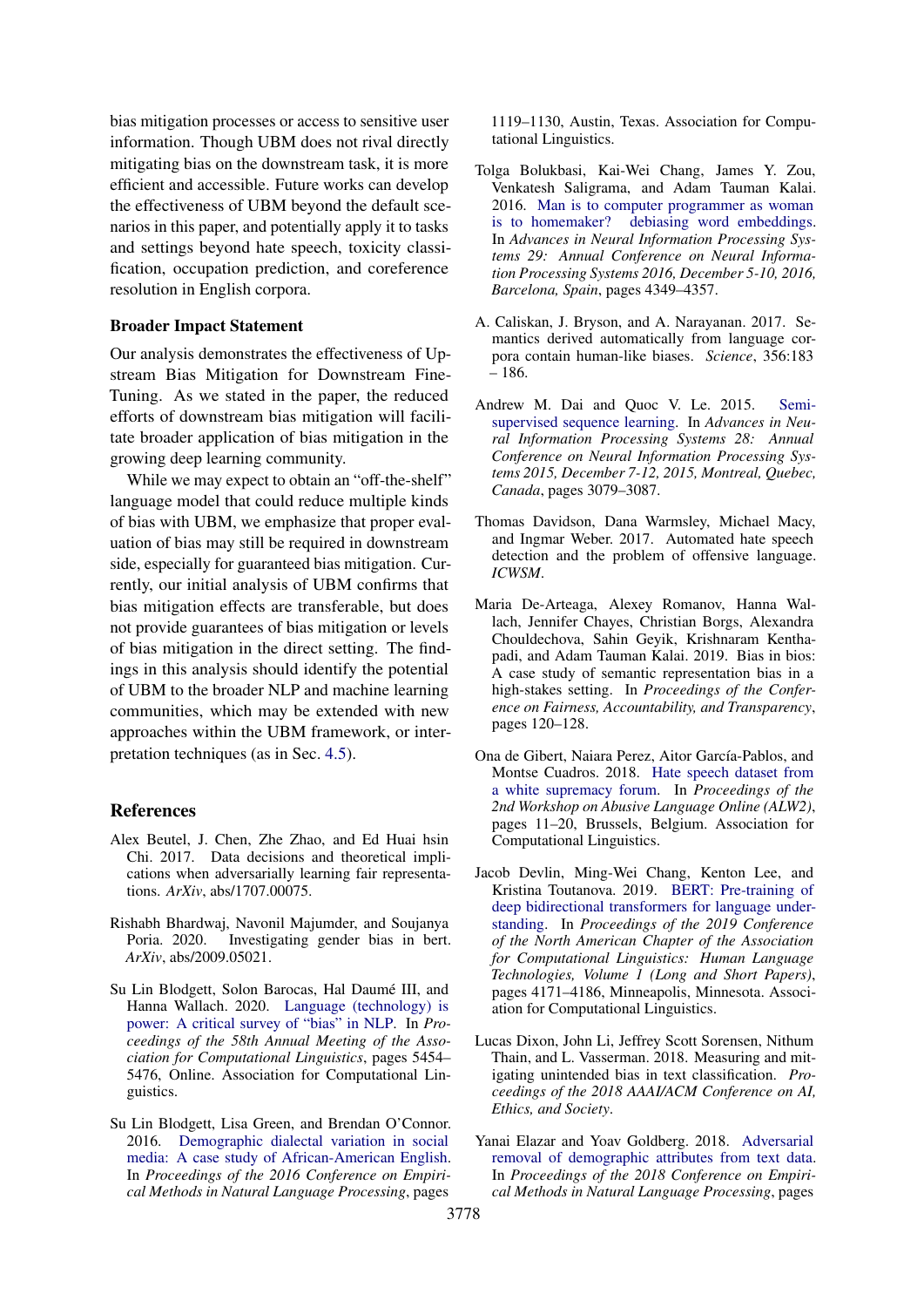11–21, Brussels, Belgium. Association for Computational Linguistics.

- <span id="page-9-11"></span>Antigoni-Maria Founta, Constantinos Djouvas, Despoina Chatzakou, I. Leontiadis, Jeremy Blackburn, G. Stringhini, Athena Vakali, M. Sirivianos, and Nicolas Kourtellis. 2018. Large scale crowdsourcing and characterization of twitter abusive behavior. *ICWSM*.
- <span id="page-9-9"></span>Moritz Hardt, Eric Price, and Nati Srebro. 2016. [Equal](https://proceedings.neurips.cc/paper/2016/hash/9d2682367c3935defcb1f9e247a97c0d-Abstract.html)[ity of opportunity in supervised learning.](https://proceedings.neurips.cc/paper/2016/hash/9d2682367c3935defcb1f9e247a97c0d-Abstract.html) In *Advances in Neural Information Processing Systems 29: Annual Conference on Neural Information Processing Systems 2016, December 5-10, 2016, Barcelona, Spain*, pages 3315–3323.
- <span id="page-9-16"></span>Mandar Joshi, Omer Levy, Luke Zettlemoyer, and Daniel Weld. 2019. [BERT for coreference reso](https://doi.org/10.18653/v1/D19-1588)[lution: Baselines and analysis.](https://doi.org/10.18653/v1/D19-1588) In *Proceedings of the 2019 Conference on Empirical Methods in Natural Language Processing and the 9th International Joint Conference on Natural Language Processing (EMNLP-IJCNLP)*, pages 5803–5808, Hong Kong, China. Association for Computational Linguistics.
- <span id="page-9-10"></span>Brendan Kennedy, Mohammad Atari, Aida M Davani, Leigh Yeh, Ali Omrani, Yehsong Kim, Kris Coombs Jr, Shreya Havaldar, Gwenyth Portillo-Wightman, Elaine Gonzalez, et al. 2018. The gab hate corpus: A collection of 27k posts annotated for hate speech. *PsyArXiv. July*, 18.
- <span id="page-9-1"></span>Brendan Kennedy, Xisen Jin, Aida Mostafazadeh Davani, Morteza Dehghani, and Xiang Ren. 2020. [Con](https://doi.org/10.18653/v1/2020.acl-main.483)[textualizing hate speech classifiers with post-hoc ex](https://doi.org/10.18653/v1/2020.acl-main.483)[planation.](https://doi.org/10.18653/v1/2020.acl-main.483) In *Proceedings of the 58th Annual Meeting of the Association for Computational Linguistics*, pages 5435–5442, Online. Association for Computational Linguistics.
- <span id="page-9-3"></span>Sachin Kumar, Shuly Wintner, Noah A. Smith, and Yulia Tsvetkov. 2019. [Topics to avoid: Demoting](https://doi.org/10.18653/v1/D19-1425) [latent confounds in text classification.](https://doi.org/10.18653/v1/D19-1425) In *Proceedings of the 2019 Conference on Empirical Methods in Natural Language Processing and the 9th International Joint Conference on Natural Language Processing (EMNLP-IJCNLP)*, pages 4153–4163, Hong Kong, China. Association for Computational Linguistics.
- <span id="page-9-0"></span>Keita Kurita, Nidhi Vyas, Ayush Pareek, Alan W Black, and Yulia Tsvetkov. 2019. [Measuring bias in contex](https://doi.org/10.18653/v1/W19-3823)[tualized word representations.](https://doi.org/10.18653/v1/W19-3823) In *Proceedings of the First Workshop on Gender Bias in Natural Language Processing*, pages 166–172, Florence, Italy. Association for Computational Linguistics.
- <span id="page-9-13"></span>Xuhong Li, Yves Grandvalet, and Franck Davoine. 2018. [Explicit inductive bias for transfer learning](http://proceedings.mlr.press/v80/li18a.html) [with convolutional networks.](http://proceedings.mlr.press/v80/li18a.html) In *Proceedings of the 35th International Conference on Machine Learning, ICML 2018, Stockholmsmässan, Stockholm, Sweden, July 10-15, 2018*, volume 80 of *Proceedings of Machine Learning Research*, pages 2830–2839. PMLR.
- <span id="page-9-5"></span>Paul Pu Liang, Irene Mengze Li, Emily Zheng, Yao Chong Lim, Ruslan Salakhutdinov, and Louis-Philippe Morency. 2020. [Towards debiasing sen](https://doi.org/10.18653/v1/2020.acl-main.488)[tence representations.](https://doi.org/10.18653/v1/2020.acl-main.488) In *Proceedings of the 58th Annual Meeting of the Association for Computational Linguistics*, pages 5502–5515, Online. Association for Computational Linguistics.
- <span id="page-9-8"></span>David Madras, Elliot Creager, Toniann Pitassi, and Richard S. Zemel. 2018. [Learning adversarially fair](http://proceedings.mlr.press/v80/madras18a.html) [and transferable representations.](http://proceedings.mlr.press/v80/madras18a.html) In *Proceedings of the 35th International Conference on Machine Learning, ICML 2018, Stockholmsmässan, Stockholm, Sweden, July 10-15, 2018*, volume 80 of *Proceedings of Machine Learning Research*, pages 3381–3390. PMLR.
- <span id="page-9-14"></span>Chandler May, Alex Wang, Shikha Bordia, Samuel R. Bowman, and Rachel Rudinger. 2019. [On measur](https://doi.org/10.18653/v1/N19-1063)[ing social biases in sentence encoders.](https://doi.org/10.18653/v1/N19-1063) In *Proceedings of the 2019 Conference of the North American Chapter of the Association for Computational Linguistics: Human Language Technologies, Volume 1 (Long and Short Papers)*, pages 622–628, Minneapolis, Minnesota. Association for Computational Linguistics.
- <span id="page-9-4"></span>Sinno Jialin Pan and Qiang Yang. 2010. A survey on transfer learning. *IEEE Transactions on Knowledge and Data Engineering*, 22:1345–1359.
- <span id="page-9-2"></span>Ji Ho Park, Jamin Shin, and Pascale Fung. 2018. [Re](https://doi.org/10.18653/v1/D18-1302)[ducing gender bias in abusive language detection.](https://doi.org/10.18653/v1/D18-1302) In *Proceedings of the 2018 Conference on Empirical Methods in Natural Language Processing*, pages 2799–2804, Brussels, Belgium. Association for Computational Linguistics.
- <span id="page-9-7"></span>Flavien Prost, Nithum Thain, and Tolga Bolukbasi. 2019. [Debiasing embeddings for reduced gender](https://doi.org/10.18653/v1/W19-3810) [bias in text classification.](https://doi.org/10.18653/v1/W19-3810) In *Proceedings of the First Workshop on Gender Bias in Natural Language Processing*, pages 69–75, Florence, Italy. Association for Computational Linguistics.
- <span id="page-9-6"></span>Shauli Ravfogel, Yanai Elazar, Hila Gonen, Michael Twiton, and Yoav Goldberg. 2020. [Null it out:](https://doi.org/10.18653/v1/2020.acl-main.647) [Guarding protected attributes by iterative nullspace](https://doi.org/10.18653/v1/2020.acl-main.647) [projection.](https://doi.org/10.18653/v1/2020.acl-main.647) In *Proceedings of the 58th Annual Meeting of the Association for Computational Linguistics*, pages 7237–7256, Online. Association for Computational Linguistics.
- <span id="page-9-12"></span>Maarten Sap, Dallas Card, Saadia Gabriel, Yejin Choi, and Noah A. Smith. 2019. [The risk of racial bias](https://doi.org/10.18653/v1/P19-1163) [in hate speech detection.](https://doi.org/10.18653/v1/P19-1163) In *Proceedings of the 57th Annual Meeting of the Association for Computational Linguistics*, pages 1668–1678, Florence, Italy. Association for Computational Linguistics.
- <span id="page-9-15"></span>Candice Schumann, Xuezhi Wang, Alex Beutel, J. Chen, Hai Qian, and Ed Huai hsin Chi. 2019. Transfer of machine learning fairness across domains. *ArXiv*, abs/1906.09688.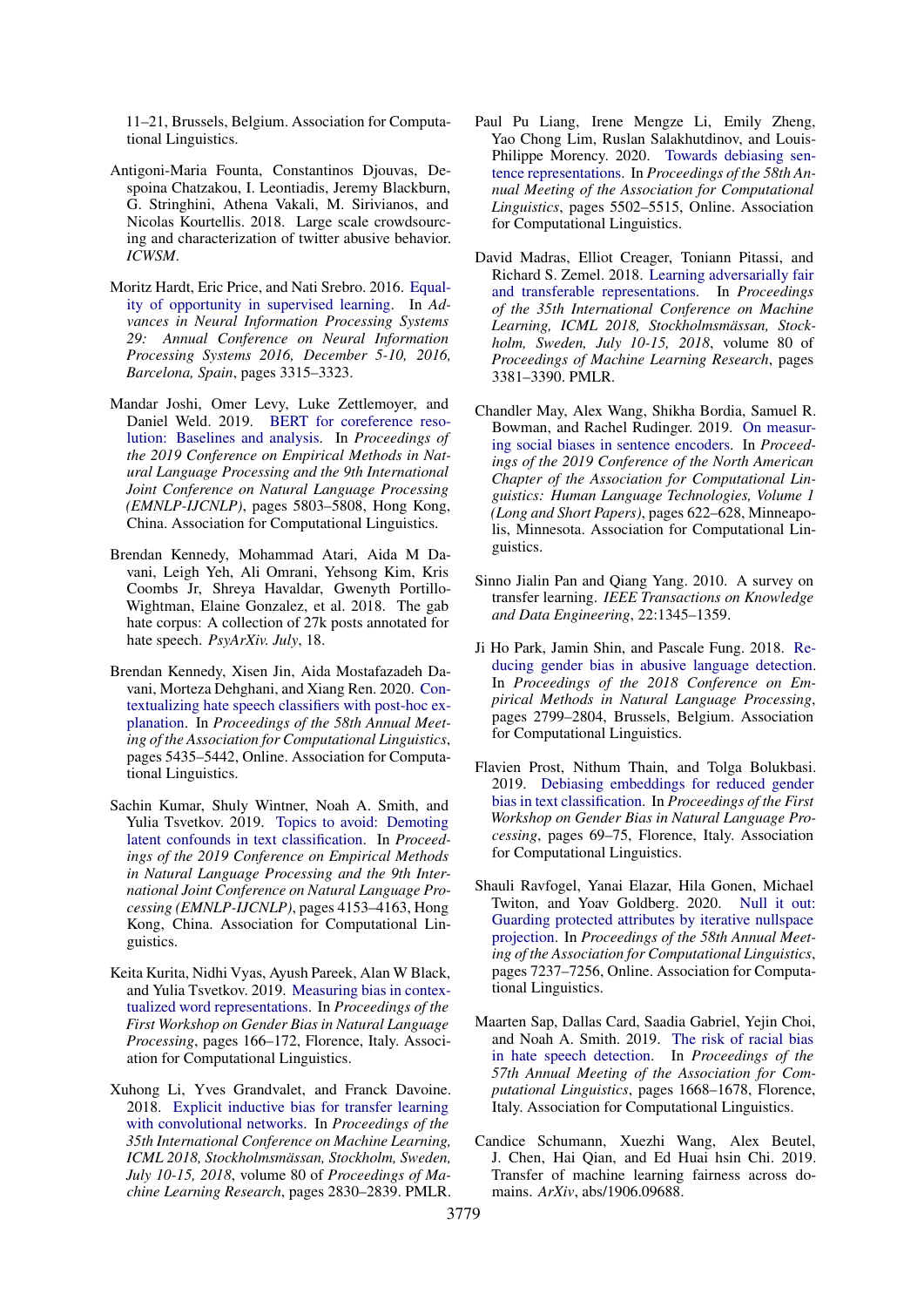- <span id="page-10-7"></span>Ali Shafahi, Parsa Saadatpanah, Chen Zhu, Amin Ghiasi, Christoph Studer, David W. Jacobs, and Tom Goldstein. 2020. [Adversarially robust transfer learn](https://openreview.net/forum?id=ryebG04YvB)[ing.](https://openreview.net/forum?id=ryebG04YvB) In *8th International Conference on Learning Representations, ICLR 2020, Addis Ababa, Ethiopia, April 26-30, 2020*. OpenReview.net.
- <span id="page-10-4"></span>Ralph Weischedel, Martha Palmer, Mitchell Marcus, Eduard Hovy, Sameer Pradhan, Lance Ramshaw, Nianwen Xue, Ann Taylor, Jeff Kaufman, Michelle Franchini, et al. 2013. Ontonotes release 5.0 ldc2013t19. *Linguistic Data Consortium, Philadelphia, PA*, 23.
- <span id="page-10-6"></span>Mengzhou Xia, Anjalie Field, and Yulia Tsvetkov. 2020. [Demoting racial bias in hate speech detection.](https://doi.org/10.18653/v1/2020.socialnlp-1.2) In *Proceedings of the Eighth International Workshop on Natural Language Processing for Social Media*, pages 7–14, Online. Association for Computational Linguistics.
- <span id="page-10-0"></span>B. H. Zhang, B. Lemoine, and Margaret Mitchell. 2018. Mitigating unwanted biases with adversarial learning. *Proceedings of the 2018 AAAI/ACM Conference on AI, Ethics, and Society*.
- <span id="page-10-5"></span>Guanhua Zhang, Bing Bai, Junqi Zhang, Kun Bai, Conghui Zhu, and Tiejun Zhao. 2020. [Demographics](https://doi.org/10.18653/v1/2020.acl-main.380) [should not be the reason of toxicity: Mitigating](https://doi.org/10.18653/v1/2020.acl-main.380) [discrimination in text classifications with instance](https://doi.org/10.18653/v1/2020.acl-main.380) [weighting.](https://doi.org/10.18653/v1/2020.acl-main.380) In *Proceedings of the 58th Annual Meeting of the Association for Computational Linguistics*, pages 4134–4145, Online. Association for Computational Linguistics.
- <span id="page-10-3"></span>Jieyu Zhao, Tianlu Wang, Mark Yatskar, Ryan Cotterell, Vicente Ordonez, and Kai-Wei Chang. 2019. [Gender bias in contextualized word embeddings.](https://doi.org/10.18653/v1/N19-1064) In *Proceedings of the 2019 Conference of the North American Chapter of the Association for Computational Linguistics: Human Language Technologies, Volume 1 (Long and Short Papers)*, pages 629–634, Minneapolis, Minnesota. Association for Computational Linguistics.
- <span id="page-10-1"></span>Jieyu Zhao, Tianlu Wang, Mark Yatskar, Vicente Ordonez, and Kai-Wei Chang. 2018. [Gender bias in](https://doi.org/10.18653/v1/N18-2003) [coreference resolution: Evaluation and debiasing](https://doi.org/10.18653/v1/N18-2003) [methods.](https://doi.org/10.18653/v1/N18-2003) In *Proceedings of the 2018 Conference of the North American Chapter of the Association for Computational Linguistics: Human Language Technologies, Volume 2 (Short Papers)*, pages 15–20, New Orleans, Louisiana. Association for Computational Linguistics.
- <span id="page-10-2"></span>Pei Zhou, Weijia Shi, Jieyu Zhao, Kuan-Hao Huang, Muhao Chen, Ryan Cotterell, and Kai-Wei Chang. 2019. [Examining gender bias in languages with](https://doi.org/10.18653/v1/D19-1531) [grammatical gender.](https://doi.org/10.18653/v1/D19-1531) In *Proceedings of the 2019 Conference on Empirical Methods in Natural Language Processing and the 9th International Joint Conference on Natural Language Processing (EMNLP-IJCNLP)*, pages 5276–5284, Hong Kong, China. Association for Computational Linguistics.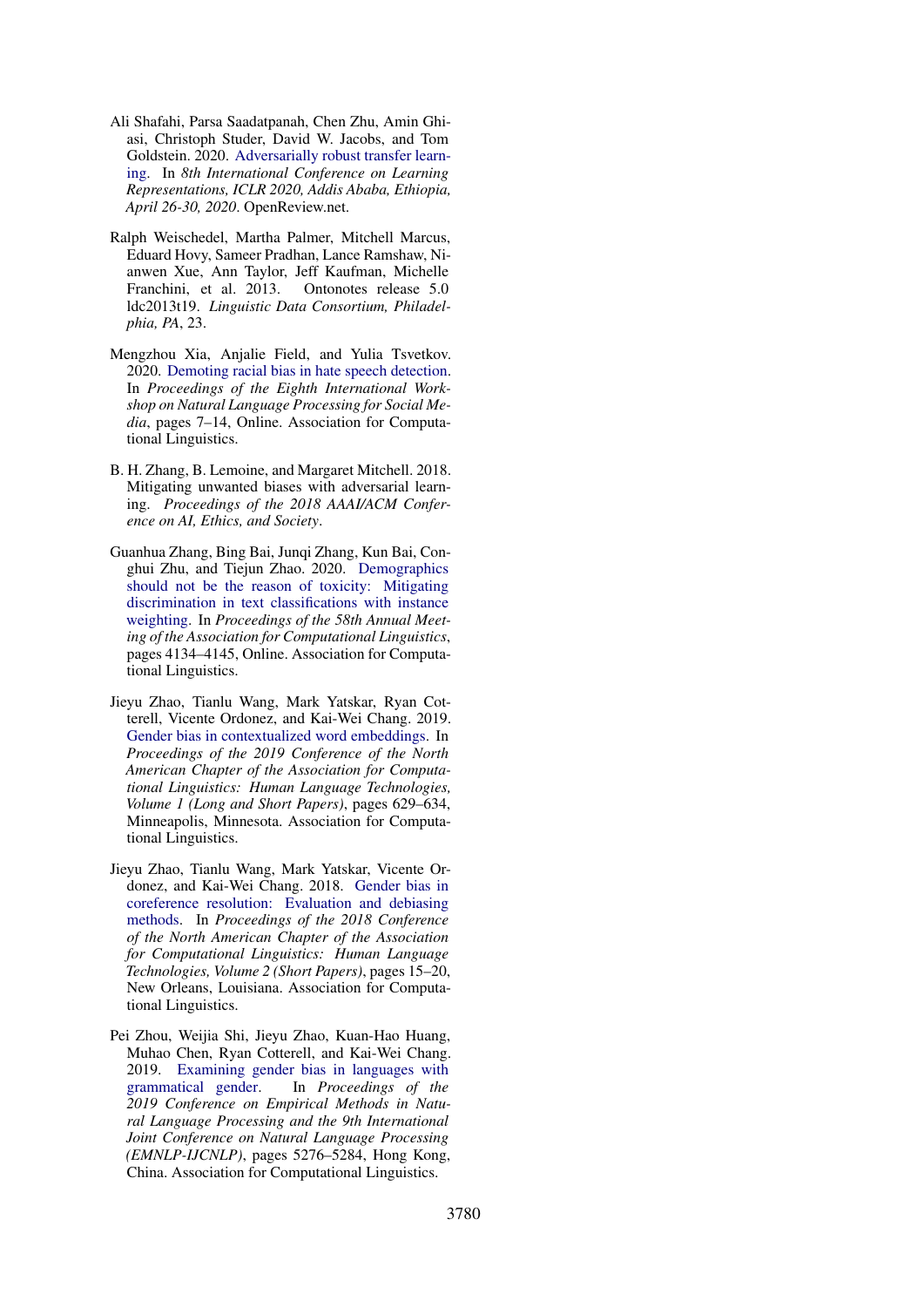## A Implementation Details

## A.1 Training Details

We use RoBERTa-base as our base model. In the bias mitigation phase, models for GHC, Stormfront, FDCL, DWMW, and BiasBios are trained with a learning rate  $1e^{-5}$ , and the checkpoint with the best validation F1 or accuracy score is provided to the fine-tuning phase. We train on GHC, FDCL, DWMW, BiasBios for maximum 5 epochs and Stormfront for maximum 10 epochs . The checkpoint with the best validation in-domain classification performance is kept. In the fine-tuning phase, we try the learning rate  $1e^{-5}$  and  $5e^{-6}$ , and report the results with a higher validation in-domain classification performance. For the coreference resolution model on OntoNotes 5.0, we adapt existing code implementation<sup>[4](#page-11-0)</sup> [\(Joshi et al.,](#page-9-16) [2019\)](#page-9-16) to support loading RoBERTa-base as the base model. We use the same hyperparameter settings as BERT-base in the provided code implementation.

To report mean and standard deviation of performance are computed over 3 runs for most of the experiments, with the same set of random seeds; for GHC and Stf. experiments in Table [3,](#page-5-0) and  $UBM_{req, req, adv}$  on OntoNotes 5.0, we run experiments for 6 runs. Models except coreference resolution models on OntoNotes, are trained on a single GTX 2080 Ti GPU. Coreference resolution models are trained on a single Quadro RTX 6000 GPU.

The training time per iteration is consistent over experiments in about 1.5 iteration per second, except the conference resolution. The training of coreference resolution model on OntoNotes 5.0 takes around 8 hours. The largest dataset among other datasets, BiasBios, takes 2 hours to train.

#### A.2 Details of Bias Mitigation Algorithms

For explanation regularization algorithm, we set the regularization strength  $\alpha$  as 0.03 for GHC and Stormfront experiments, and 0.1 for FDCL and DWMW experiments. We regularize importance score on 25 group identifiers in [\(Kennedy et al.,](#page-9-10) [2018\)](#page-9-10) for GHC and Stormfront. These group identifiers the ones that have the largest coefficient in a bag-of-words linear classifier. For FDCL, we extract 50 words with largest coefficient in the bagof-words linear classifier with a AAE dialect probability higher than 60% (given by the off-the-shelf AAE dialect predictor [\(Blodgett et al.,](#page-8-12) [2016\)](#page-8-12)) on

its own. For adversarial de-biasing, the adversarial loss term has the same weight as the classification loss term.

#### A.3 Dataset Details

Group Identifier Bias Experiments. We use a balanced split of the GHC dataset, where training, validation, and the test set consist of 22,767, 1,586, and 1,344 examples. We use the union of "human degration" and "call for violence" has the hate label, which results in around 9% of hate examples for all the splits. Note that the split is different from [Kennedy et al.](#page-9-1) [\(2020\)](#page-9-1) where the test split has a much higher ratio of hate examples. We use the same split as [Kennedy et al.](#page-9-1) [\(2020\)](#page-9-1) for the Stormfront dataset, with 7,896, 978, and 1,998 examples in training, validation, and test sets. The NYT corpus contain 12.5k non-hate sentences for testing.

AAVE Dialect Bias Experiments. We follow [Sap](#page-9-12) [et al.](#page-9-12) [\(2019\)](#page-9-12) for the split ratio (73/12/15) of the DWMW dataset, which results in 17,994, 2,974, and 3,718 examples in each split. For the FDCL dataset, as only tweet ids are provided and some of the tweets are no longer available, the final dataset consists of 41191, 5149, 5149 examples for each split. We release the tweet ids used in each split. Following [\(Xia et al.,](#page-10-6) [2020\)](#page-10-6), we sample  $20k$  examples with an AAVE speaker probability (which is included in the dataset) greater than 80%. We manually verify a subset of examples in BROD following the protocols of [\(Sap et al.,](#page-9-12) [2019\)](#page-9-12) and found 93% of sentences clearly non-toxic.

Gender Stereotypical Bias Experiments. For the BiasBios dataset, we use the same split as [Ravfogel](#page-9-6) [et al.](#page-9-6) [\(2020\)](#page-9-6) with 255,710 training examples (65%), 39,359 validation examples (10%), and 98,344 (25%) test examples. We use the official dataset split [\(Weischedel et al.,](#page-10-4) [2013\)](#page-10-4) for the OntoNotes 5.0 dataset.

We use the same train/test splits between "transfer" and "non-transfer" setup. Two partitions of datasets used for Same-distribution UBMexperiments have a random half of total examples for train/validation/test splits. For IPTTS/NYT/BROD, we use the same test set across tables.

## A.4 Details of  $\ell^2$ -sp Regularizer

The  $\ell^2$ -sp regularizer [\(Li et al.,](#page-9-13) [2018\)](#page-9-13) we applied in Sec. [4.4](#page-6-2) penalizes the distance between the weights and the initial point of fine-tuning. Formally, let  $w_0$  be the initial weight of the encoder  $q_t$  before fine-tuning, and w be the current weight of  $g_t$ . The

<span id="page-11-0"></span><sup>4</sup> [https://github.com/mandarjoshi90/co](https://github.com/mandarjoshi90/coref) [ref](https://github.com/mandarjoshi90/coref)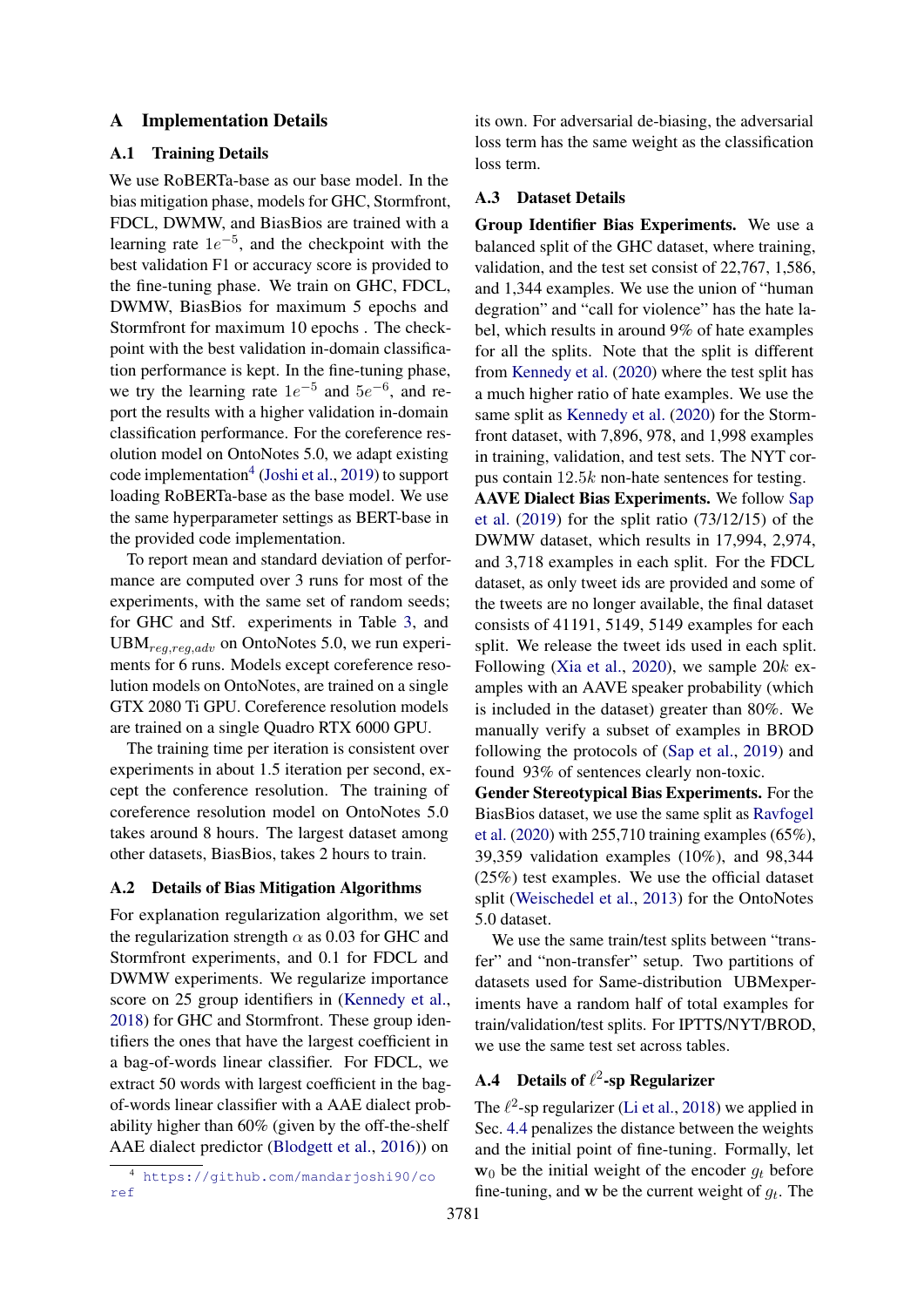<span id="page-12-0"></span>

| <b>Method / Datasets</b>                      | <b>GHC B</b>                   |                                        |                                 | <b>Stormfront B</b>               |                                    |                                            |                                         | <b>FDCL B</b>                    |                                                   | <b>Biasbios B</b>                                   |                                     |                                 |
|-----------------------------------------------|--------------------------------|----------------------------------------|---------------------------------|-----------------------------------|------------------------------------|--------------------------------------------|-----------------------------------------|----------------------------------|---------------------------------------------------|-----------------------------------------------------|-------------------------------------|---------------------------------|
| <b>Metrics</b>                                | In-domain<br>F1(               | In-domain<br>$FPRD$ ( $\downarrow$ )   | <b>IPTTS</b><br>$FPRD$ (1)      | <b>NYT</b><br>Acc $(\uparrow)$    | In-domain<br>F1(                   | In-domain<br>$FPRD$ (1)                    | <b>IPTTS</b><br>$FPRD$ ( $\downarrow$ ) | <b>NYT</b><br>Acc $(\uparrow)$   | In-domain<br>Acc. $(\uparrow)$                    | <b>BROD</b><br>Acc. $(\uparrow)$                    | In-domain<br>F1(                    | <b>Winobias</b><br>$F1-Diff($   |
|                                               | Non-Transfer (GHC B)           |                                        |                                 | Non-Transfer (Stf. B)             |                                    |                                            |                                         |                                  | Non-Transfer (FDCL, B)                            | Non-Transfer (Biasbios B)                           |                                     |                                 |
| Vanilla<br>Expl. Reg.<br><b>Adv. Learning</b> | $37.91 + 2.5$<br>$38.09 + 2.7$ | $35.64 + 2.2$<br>$18.68 + 0.3$         | $21.50 + 2.8$<br>$4.82 + 1.1$   | $68.55 \pm 20$<br>$84.05 \pm 3.0$ | $55.56 \pm 0.5$<br>$53.05 + 1.0$   | $20.81 \pm 4.9$<br>$15.97 \pm 1.1$         | $10.99 \pm 5.6$<br>$3.36 + 3.3$         | $66.28 \pm 8.1$<br>$65.23 + 10$  | $75.72 + 0.2$<br>$77.30 + 0.2$<br>$75.28 \pm 0.2$ | $73.57 \pm 1.2$<br>$76.72 + 1.1$<br>$77.12 \pm 1.2$ | $85.52 + 0.1$<br>$85.07 \pm 0.0$    | $13.83 + 0.2$<br>$9.61 \pm 0.5$ |
|                                               |                                |                                        | $GHCA \rightarrow GHCB$         |                                   |                                    | <i>Stf.</i> $A \rightarrow S$ <i>tf. B</i> |                                         |                                  |                                                   | $FDCLA \rightarrow FDCLB$                           | Biasbios $A \rightarrow$ Biasbios B |                                 |
| Van. Transfer<br>$UBM_{Req}$<br>$UBM_{Adv}$   | $42.41 + 1.0$<br>$43.79 + 1.9$ | 37<br>$.44 + 1$<br>.5<br>$34.34 + 3.1$ | 17.67<br>$+21$<br>$10.02 + 1.1$ | $75.35 + 4.2$<br>$81.40 \pm 1.4$  | $58.43 \pm 1.2$<br>$58.56 \pm 1.0$ | $17.96 \pm 3.6$<br>$16.42 + 0.9$           | $11.58 + 4.8$<br>$7.51 \pm 2.4$         | $74.12 + 4.2$<br>$69.45 \pm 4.0$ | $76.33 + 0.6$<br>$76.22 + 0.5$<br>$75.88 \pm 0.4$ | $70.35 + 2.4$<br>$69.29 + 1.8$<br>$71.11 \pm 1.6$   | $85.81 + 0.2$<br>$85.86 \pm 0.1$    | $12.59 + 0.5$<br>$11.99 + 0.5$  |

Table 6: Same-domain and task UBM with a single bias factor. We partition a dataset to two subsets, noted as split A and split B. We train the upstream model with split A and fine-tune on split B. All metrics except In-domain F1 or In-domain Accuracy measures bias. The preferred outcomes for eachmetric are marked with arrows.

<span id="page-12-1"></span>

| <b>Metrics</b>                 | In-domain $F1$ ( $\uparrow$ )             | In-domain FPRD $(\downarrow)$ | <b>IPTTS FPRD (1)</b> | NYT Acc $(\uparrow)$                   | In-domain F1 $(\uparrow)$           | <b>BROD</b> Acc. $(\uparrow)$             | In-domain F1 $(\uparrow)$             | In-domain TPRD (L) |  |  |  |
|--------------------------------|-------------------------------------------|-------------------------------|-----------------------|----------------------------------------|-------------------------------------|-------------------------------------------|---------------------------------------|--------------------|--|--|--|
| <b>Upstream model</b>          |                                           | $StormfrontA + FDCLA$         |                       |                                        |                                     |                                           |                                       |                    |  |  |  |
| <b>Downstream model</b>        | <b>Stormfront B</b>                       |                               |                       |                                        | <b>FDCL B</b>                       |                                           |                                       |                    |  |  |  |
| Van-Transfer                   | 57.58 $\pm$ 2.7 $\cancel{\pi}$            | $13.97 \pm 2.0$               | $11.33 \pm 2.2$       | $75.72 \pm 7.5$ $\cancel{\phantom{0}}$ | 77.18 $\pm$ 0.5 $\cancel{\sqrt{ }}$ | $71.12 \pm 1.2$                           |                                       |                    |  |  |  |
| $UBM_{Req,Req}$                | 56.72 ± 1.7 $\lambda$                     | $17.91 \pm 1.0$               | $8.05 \pm 0.6$        | 77.40 $\pm$ 0.3 $\cancel{\sqrt{ }}$    | 77.13 $\pm$ 0.3 $\cancel{\pi}$      | $72.17 \pm 1.6$                           |                                       |                    |  |  |  |
| $\mathbf{UBM}_{Reg, Adv}$      | 55.63 $\pm$ 2.5 $\cancel{\pi}$            | $17.14 \pm 0.5$               | $13.78 \pm 4.3$       | 70.37 $\pm$ 10 $\cancel{\prime}$       | 76.64 $\pm$ 0.6 $\cancel{\pi}$      | 76.55 $\pm$ 0.6 $\cancel{\sqrt{ }}$       |                                       |                    |  |  |  |
| <b>Upstream Model</b>          |                                           | $GHCA + FDCLA$                |                       |                                        |                                     |                                           |                                       |                    |  |  |  |
| <b>Downstream Model</b>        | <b>GHC B</b>                              |                               |                       |                                        | <b>FDCL B</b>                       |                                           |                                       |                    |  |  |  |
| Van-Transfer                   | 44.30 $\pm$ 0.7 $\cancel{\pi}$            | $41.06 \pm 3.9$               | $19.75 \pm 6.9$       | 74.60 $\pm$ 6.3 $\cancel{\phantom{1}}$ | 77.34 $\pm$ 0.4 $\cancel{\nearrow}$ | $72.96 \pm 1.5$                           |                                       |                    |  |  |  |
| $\mathbf{UBM}_{Reg,Reg}$       | 42.96 ± 2.0 $\cancel{\pi}$                | $33.98 \pm 3.0$               | $9.30 \pm 2.1$ \      | $86.05 \pm 1.9$ $\lambda$              | 76.21 $\pm$ 0.4 $\cancel{\pi}$      | $73.10 \pm 1.4$                           |                                       |                    |  |  |  |
| $\mathbf{UBM}_{Req, Adv}$      | 42.44 $\pm$ 3.5 $\cancel{\pi}$            | $33.96 \pm 1.5$               | $16.68 \pm 1.7$       | 81.79 ± 9.0 $\cancel{\triangleright}$  | 76.94 $\pm$ 0.4 $\cancel{\pi}$      | 76.55 $\pm$ 0.7 $\cancel{\triangleright}$ |                                       |                    |  |  |  |
| <b>Upstream Model</b>          |                                           |                               |                       | GHC A+ FDCL A+ BiasBios A              |                                     |                                           |                                       |                    |  |  |  |
| <b>Downstream Model</b>        | <b>GHC B</b>                              |                               |                       |                                        | <b>FDCL B</b>                       |                                           | <b>BiasBios B</b>                     |                    |  |  |  |
| Van-Transfer                   | 42.80 $\pm$ 3.3 $\cancel{\phantom{0}}$    | $37.83 \pm 10$                | $17.38 \pm 1.7$       | $72.23 \pm 13$ $\cancel{\phantom{1}}$  | 77.30 $\pm$ 0.2 $\cancel{\sqrt{ }}$ | $72.91 \pm 1.1$                           | 85.81 $\pm$ 0.0 $\cancel{\pi}$        | $12.78 \pm 0.0$    |  |  |  |
| $\mathbf{UBM}_{Reg,Reg,Adv}$   | 42.81 ± 1.9 $\lambda$                     | $31.86 \pm 1.1$               | $9.61 \pm 1.8$        | 82.15 ± 9.5 $\cancel{\pi}$             | 76.95 $\pm$ 0.1 $\cancel{\pi}$      | $72.93 \pm 0.6$                           | 85.81 $\pm$ 0.0 $\cancel{\pi}$        | $11.72 \pm 0.8$    |  |  |  |
| $\mathbf{UBM}_{Reg, Adv, Adv}$ | 41.66 $\pm$ 2.3 $\cancel{\triangleright}$ | $33.39 \pm 0.2$               | $10.00 \pm 0.8$       | 83.50 $\pm$ 3.0 $\cancel{\pi}$         | 77.03 $\pm$ 0.3 $\cancel{\pi}$      | 75.87 $\pm$ 0.8 $\cancel{\sqrt{ }}$       | 85.79 ± 0.1 $\cancel{\triangleright}$ | $12.43 \pm 0.5$    |  |  |  |

Table 7: Dealing with multiple bias factors with a single upstream model with UBM, where the domains and tasks are the same in the upstream and the downstream model.  $\nearrow$  and  $\searrow$  show whether the metrics has increased or decreased (both imply improvement) compared to non-transfer **Vanilla** training in Table [3.](#page-5-0)

 $\ell^2$ -sp regularizer is written as  $\Omega(\mathbf{w}) = \beta ||\mathbf{w} - \mathbf{w}||$  $\mathbf{w}_0 \vert_2^2$ , appended to the learning objective.  $\beta$  is a hyperparameter controlling the strength of the regularization. We reported results where  $\beta = 1$ . We tried different values of  $\beta$  from  $1e^{-6}$  to 100, increasing  $\beta$  by 10 times each time, but we do not see changes in the conclusion.

## B Complete Analysis of UBM over the Same Data Distribution

Table [6](#page-12-0) show the results of same-domain transfer with a single bias factors. Table [7](#page-12-1) further show the results of addressing multiple bias factors in this setup.

On GHC, Stormfront, and BiasBios, UBM overall reduces bias compared to Vanilla and Vanilla-Transfer. We notice the NYT accuracy on Stormfront in Stf.  $A \rightarrow S$ tf. B setup is an exception. However, we see the bias is not reduced on Stf. B even when we directly run explanation regularization in the target domain. We reason that the Half-Stormfront dataset is small and the average length of the sentences are quite different between Stormfront and NYT, so that a model trained on

<span id="page-12-2"></span>

| <b>Metrics</b>      | In-domain<br>F1(f)           | In-domain<br>$FPRD$ ( $\downarrow$ ) | <b>IPTTS</b><br>$FPRD$ ( $\downarrow$ ) | <b>NYT</b><br>Acc $(\uparrow)$ |  |  |  |  |  |  |
|---------------------|------------------------------|--------------------------------------|-----------------------------------------|--------------------------------|--|--|--|--|--|--|
|                     |                              | $Stormfront \rightarrow GHC$         |                                         |                                |  |  |  |  |  |  |
| Expl. Reg.          | $43.37 \pm 1.8$              | $29.29 + 1.2$                        | $4.20 + 1.6$                            | $81.22 \pm 11$                 |  |  |  |  |  |  |
| Van-Transfer + Reg. | $45.25 + 2.2$                | $29.91 \pm 1.9$                      | $5.01 + 1.3$                            | $86.15 \pm 2.9$                |  |  |  |  |  |  |
| $UBM_{Req}$ + Reg.  | $44.92 \pm 2.0$              | $28.85 + 2.1$                        | $3.36 + 1.2$                            | $89.33 + 1.2$                  |  |  |  |  |  |  |
|                     | $GHC \rightarrow Stormfront$ |                                      |                                         |                                |  |  |  |  |  |  |
| Expl. Reg.          | $51.53 \pm 1.8$              | $13.43 \pm 1.5$                      | $3.80 \pm 0.4$                          | $83.73 \pm 8.0$                |  |  |  |  |  |  |
| Van-Transfer + Reg. | $52.18 \pm 1.3$              | $13.12 \pm 1.1$                      | $4.35 + 0.3$                            | $80.54 + 2.0$                  |  |  |  |  |  |  |
| $UBM_{Req}$ + Reg.  | $53.58 \pm 1.4$              | $16.07 + 1.3$                        | $4.53 + 0.9$                            | $82.59 + 1.4$                  |  |  |  |  |  |  |

Table 8: Applying both UBM and downstream bias**mitigation** (UBM<sub>Reg</sub> + Reg.), compared to downstream bias mitigation only (Expl. Reg.) and downstream bias mitigation over Van-Transfer model (Van-Transfer + Reg.).

Stormfront hardly generalizes to NYT.

We find intriguing results on FDCL; From FDCL  $A \rightarrow FDCL$  B in Table [6,](#page-12-0) we find bias is not reduced with UBM. However, as shown in Table [7,](#page-12-1) when the upstream model is trained jointly with other datasets to reduce multiple bias factors (Stf A + FDCL A, GHC A + FDCL A, GHC A + FDCL A + BiasBios A), the bias is clearly reduced.